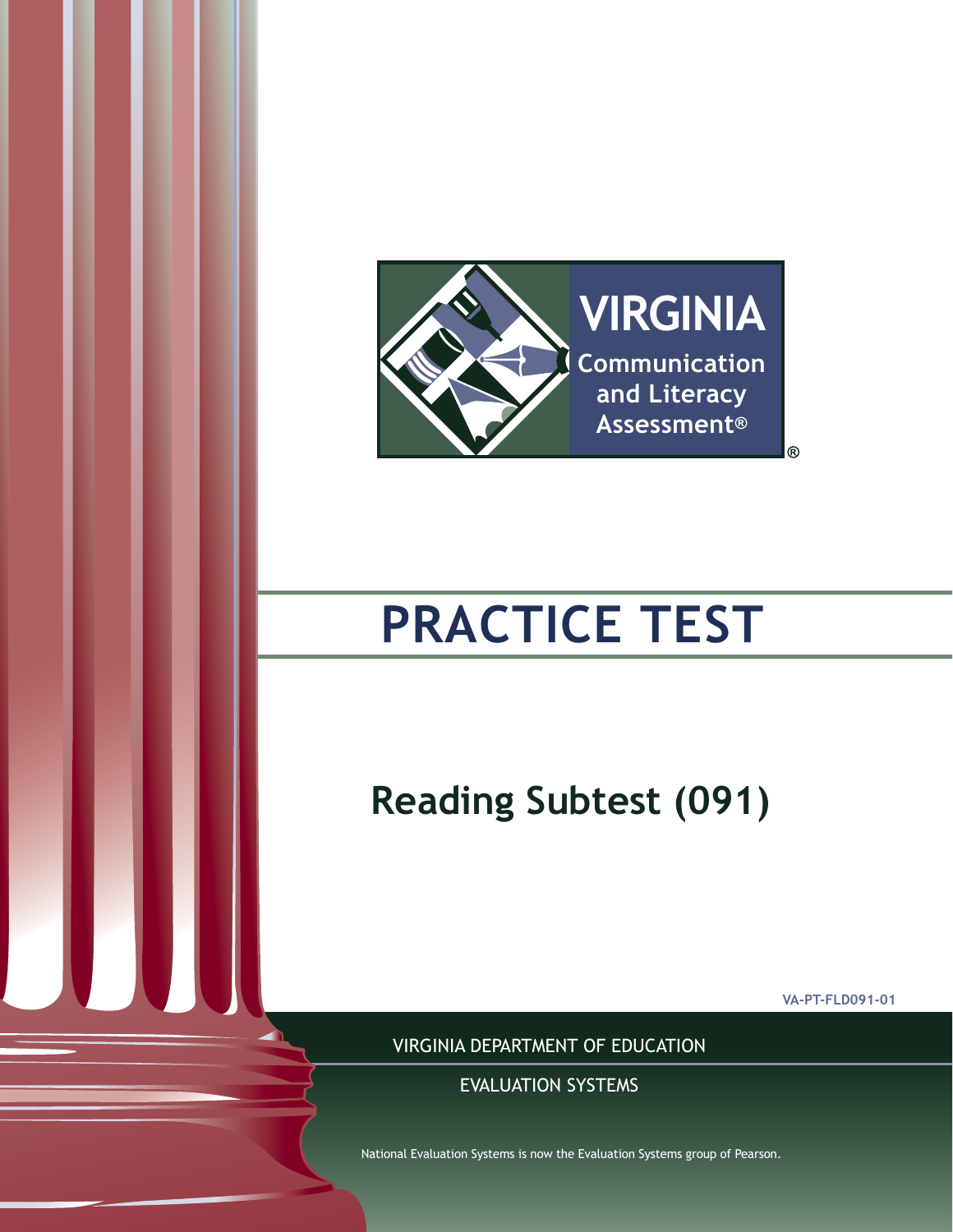

# **Table** *of* **Contents**

| <b>MULTIPLE-CHOICE QUESTION SET 2</b> |  |
|---------------------------------------|--|
|                                       |  |
| <b>EVALUATING YOUR PERFORMANCE 27</b> |  |
|                                       |  |

Results Worksheet..............................................29



*Readers should be advised that this practice test, including many of the excerpts used herein, is protected by federal copyright law.*

> Copyright © 2008 Pearson Education Inc. or its affiliate(s). All rights reserved. Evaluation Systems, Pearson, P.O. Box 226, Amherst, MA 01004

Virginia Communication and Literacy Assessment, VCLA, and the Virginia Communication and Literacy Assessment logo are trademarks, in the U.S. and/or other countries, of Pearson Education Inc. or its affiliate(s).

Pearson and its logo are trademarks in the U.S. and/or other countries of Pearson Education Inc. or its affiliate(s).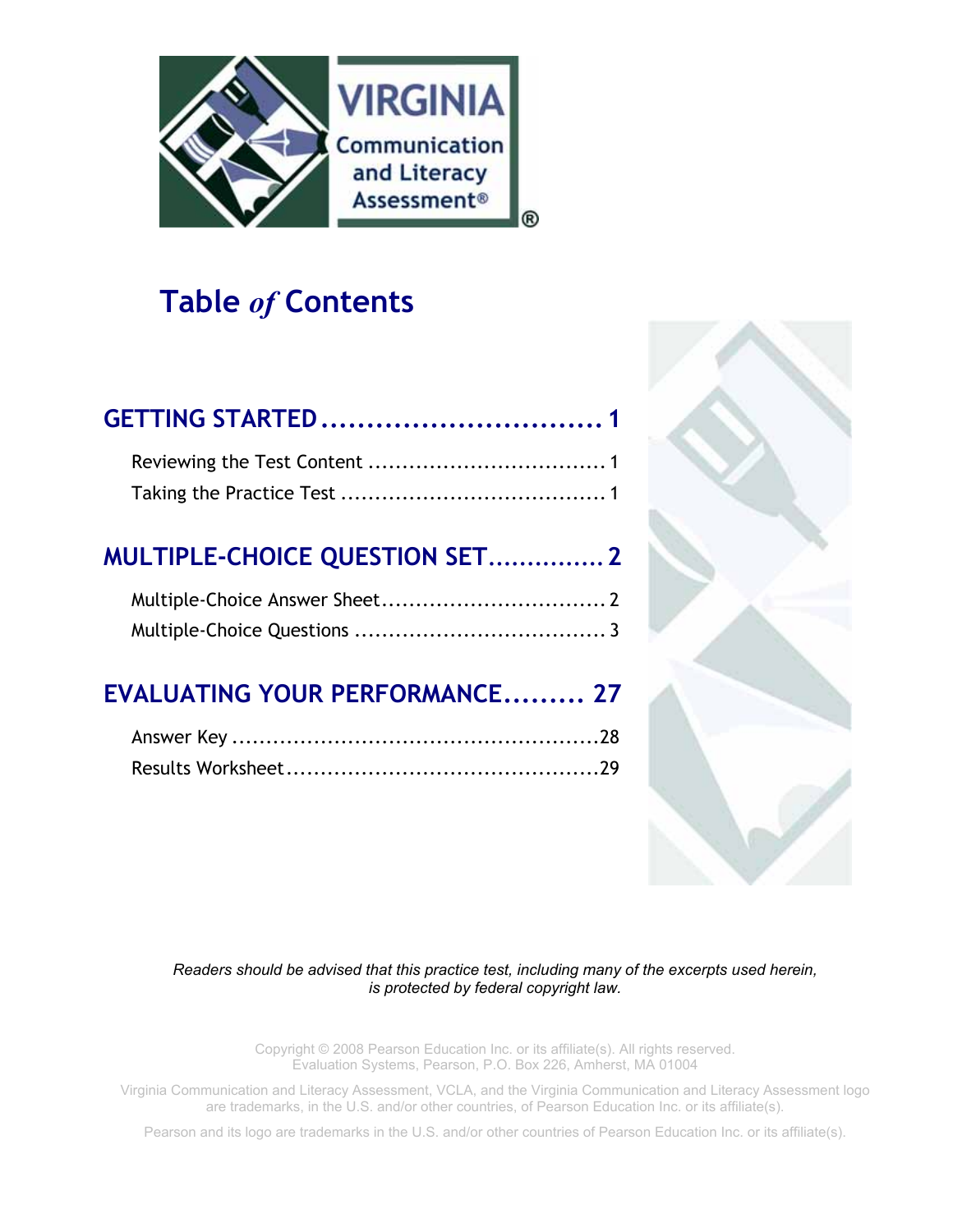

# **GETTING STARTED**

The Virginia Communication and Literacy Assessment® (VCLA™) is composed of two subtests—a reading subtest and a writing subtest. This document provides a full-length sample VCLA reading subtest consisting of 40 multiple-choice questions.

A practice test for the writing subtest is also available; see the VCLA Web site at **www.va.nesinc.com**.

## **Reviewing the Test Content**

The content of each VCLA subtest is documented in the test blueprint, which consists of a set of test objectives. The content of the VCLA reading subtest is defined by the objectives in the "Subtest I— Reading Comprehension and Analysis" section of the test blueprint.

The test blueprint for the VCLA is available on the VCLA Web site at **www.va.nesinc.com**.

# **Taking the Practice Test**

To take the practice test, follow these steps:



Read each multiple-choice question carefully and choose the ONE best answer out of the four answer choices provided.



Record your answer to each question on the Multiple-Choice Answer Sheet provided.



Follow the instructions in "Evaluating Your Performance" to score your test and evaluate and interpret your results.

You may wish to monitor how long it takes you to complete the practice test. When taking the actual VCLA, you will have a four-hour test session. Keep in mind that if you are taking both VCLA subtests at one administration, you will be assigned to complete both subtests during one four-hour test session. If you are taking only one subtest, you will have the full four-hour test session to complete the subtest.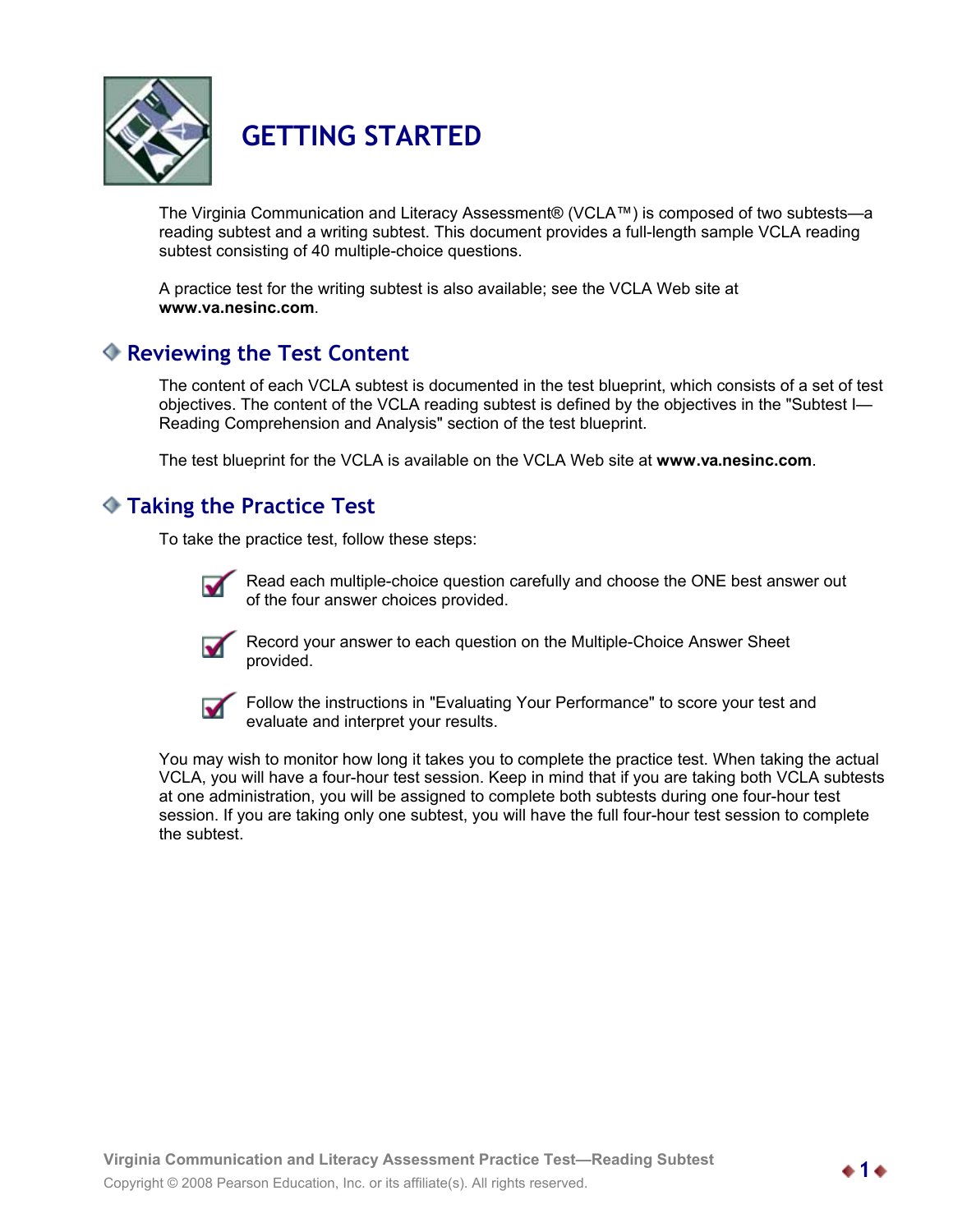

# **MULTIPLE-CHOICE QUESTION SET**

# **Multiple-Choice Answer Sheet**

Use the space provided below to record your responses to the multiple-choice questions that follow.

| <b>Question</b><br><b>Number</b> | <b>Your Response</b> | <b>Question</b><br><b>Number</b> |
|----------------------------------|----------------------|----------------------------------|
| 1                                |                      | 21                               |
| $\overline{2}$                   |                      | 22                               |
| $\overline{\mathbf{3}}$          |                      | 23                               |
| 4                                |                      | 24                               |
| 5                                |                      | 25                               |
| $6\phantom{a}$                   |                      | 26                               |
| $\overline{7}$                   |                      | 27                               |
| 8                                |                      | 28                               |
| 9                                |                      | 29                               |
| 10                               |                      | 30                               |
| 11                               |                      | 31                               |
| 12                               |                      | 32                               |
| 13                               |                      | 33                               |
| 14                               |                      | 34                               |
| 15                               |                      | 35                               |
| 16                               |                      | 36                               |
| 17                               |                      | 37                               |
| 18                               |                      | 38                               |
| 19                               |                      | 39                               |
| 20                               |                      | 40                               |

| <b>Question</b><br><b>Number</b> | <b>Your Response</b> |
|----------------------------------|----------------------|
| 21                               |                      |
| 22                               |                      |
| 23                               |                      |
| 24                               |                      |
| 25                               |                      |
| 26                               |                      |
| 27                               |                      |
| 28                               |                      |
| 29                               |                      |
| 30                               |                      |
| 31                               |                      |
| 32                               |                      |
| 33                               |                      |
| 34                               |                      |
| 35                               |                      |
| 36                               |                      |
| 37                               |                      |
| 38                               |                      |
| 39                               |                      |
| 40                               |                      |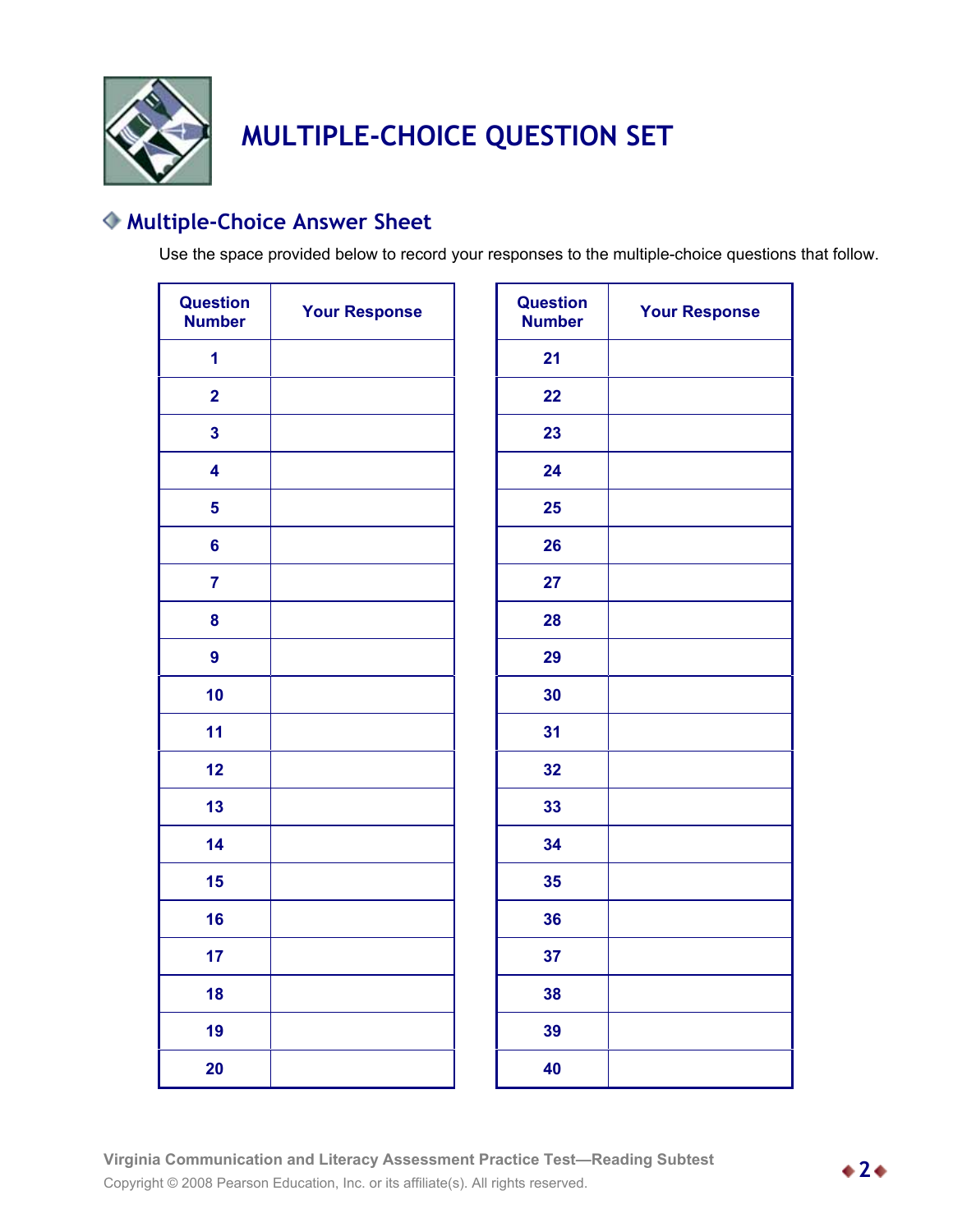### **Multiple-Choice Questions**

**Use the passage below to answer the five questions that follow.**

#### **Bollywood**

- 1 When asked to name the film capital of the world, most Americans would unhesitatingly answer, "Hollywood, California!" However, there is another city that has long exceeded Hollywood in terms of annual output. Mumbai, India, is a South Asian motion picture center known as "Bollywood" that produces almost 1,000 films a year in twenty different languages.
- 2 The structure and style of Bollywood films reflect a belief that movies should provide audiences with a complete entertainment experience. Generally three to four hours long, Bollywood pictures often have a fifteen-to-twenty minute intermission for viewers to purchase concessions and to discuss what they have been watching. Rather than adhere to a single genre, many of these films are called *masala* movies. *Masala* is a Hindi word for a spice mixture, and the typical *masala* film borrows elements from family dramas, love stories, action adventures, comedies, sports features, and, of course, musicals. No Bollywood picture would be complete without a handful of extravagantly staged musical numbers in which characters express their feelings through song and dance.
- 3 The Bollywood style first emerged during the early 1930s. With the introduction of sound in motion pictures, singing and dancing quickly became an integral part of Indian movies. Although filmmakers initially had

difficulty locating actors who could sing, the adoption of "playback singing" in 1935 solved the problem. This innovation allowed actors to lip-synch songs recorded in advance of filming. A small group of Indian vocalists dominated playback singing for many years, recording thousands of songs and rising to the status of national celebrities.

- 4 By 1940, the Indian film industry had come into its own, with domestic productions accounting for 90 percent of the movies in Indian theaters. This paved the way for the creative advances of the 1950s and 1960s, a period that is now considered the "golden age" of Indian cinema and that strongly shaped the Bollywood cinema of today. It was during this era that movies began using songs and dialogue to promote Indian national identity, an emphasis that has continued to the present. Another "golden age" influence can be seen in the names of leading actors. Bollywood is a family business, and many of today's stars are related to idols of the past. It is not uncommon for two or three generations of actors to appear in a movie that is directed by yet another member of the family.
- 5 In the past decade, the audience for Bollywood movies has expanded considerably. Long confined largely to South Asian and Middle Eastern theaters, these films are now being screened all over the world. There are also signs that the gap between Bollywood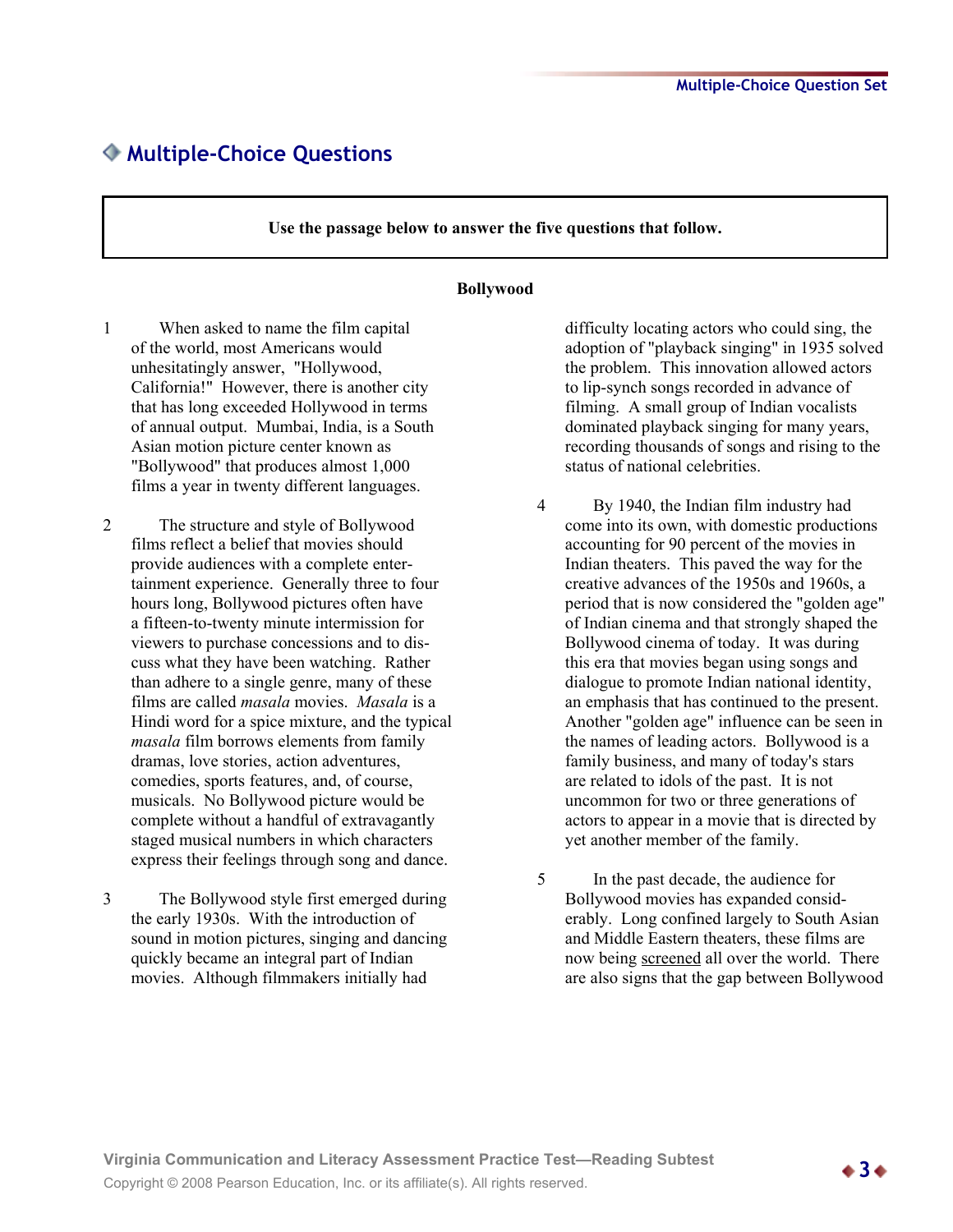and Hollywood may be shrinking. Since the mid-1990s, budgets for Bollywood films have been steadily increasing as a consequence of actors' rising salaries and improved production values. Although this puts pressure on filmmakers to produce blockbusters to recoup investments, lovers of Bollywood need not

worry about the pictures losing any of the elements that make them unique. Recent bigbudget releases have boasted more singing, more dancing, more extravagant shooting locations, and more of everything else that makes Bollywood a true *masala* feast.

- 1. Which of the following is the best *synonym* for the word <u>screened</u> as it is used in the fifth paragraph of the passage?
	- A. watched
	- B. shown
	- C. produced
	- D. shipped
- 2. Which of the following best describes the author's main purpose in this passage?
	- A. to demonstrate the superior quality of Indian films
	- B. to analyze the Indian star system
	- C. to describe the evolution of Indian filmmaking
	- D. to defend the Indian film industry
- 3. Information presented in the passage best supports which of the following conclusions?
	- A. Most Bollywood movies address important contemporary issues.
	- B. There is a larger global market for Bollywood films than for Hollywood movies.
	- C. Bollywood actors now earn more than their Hollywood counterparts.
	- D. Bollywood films have helped influence the development of Indian national culture.

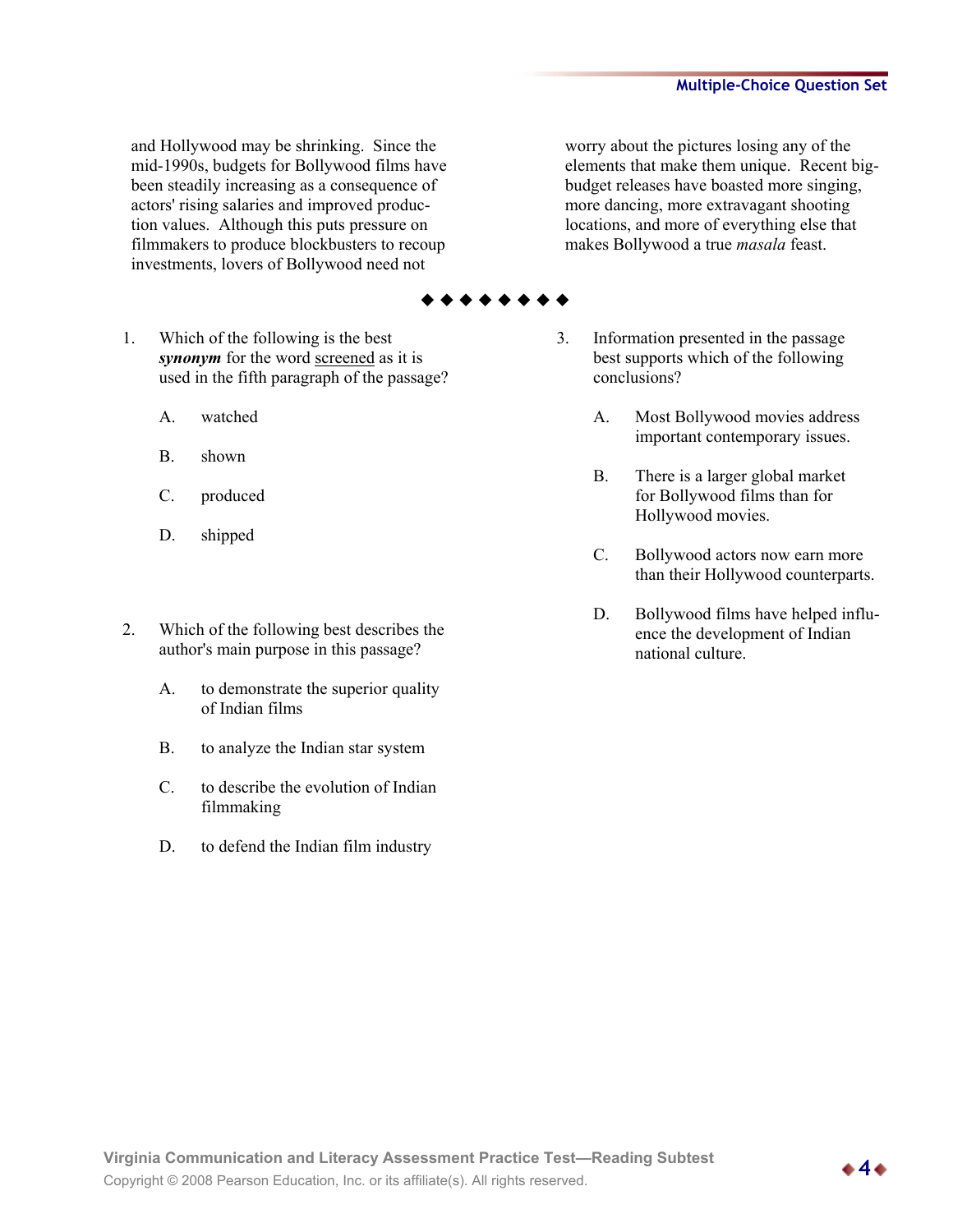- 4. Which of the following statements from the passage best represents the author's attitude toward Bollywood films?
	- A. Mumbai, India, is a South Asian motion picture center known as "Bollywood" that produces almost 1,000 films a year in twenty different languages.
	- B. No Bollywood picture would be complete without a handful of extravagantly staged musical numbers in which characters express their feelings through song and dance.
	- C. Bollywood is a family business, and many of today's stars are related to idols of the past. It is not uncommon for two or three generations of actors to appear in a movie that is directed by yet another member of the family.
	- D. Recent big-budget releases have boasted more singing, more dancing, more extravagant shooting locations, and more of everything else that makes Bollywood a true *masala* feast.
- 5. Which of the following best represents the organization of the major topics addressed in the passage?
	- A. The structure and style of Bollywood films
		- Major developments in the Indian film industry, 1930–1970
		- Recent advances in the distribution and production of Bollywood films
	- B. The number of Bollywood films produced each year
		- A description of *masala* movies
		- The "golden age" of Indian cinema
	- C. Reasons why Bollywood films are usually three to four hours long
		- The introduction of "playback singing" in Indian cinema
		- Dominance of the Indian film industry by a small group of families
	- D. A comparison of Hollywood and Bollywood
		- The significance of dance and song in Bollywood productions
		- Rising production costs in the Indian film industry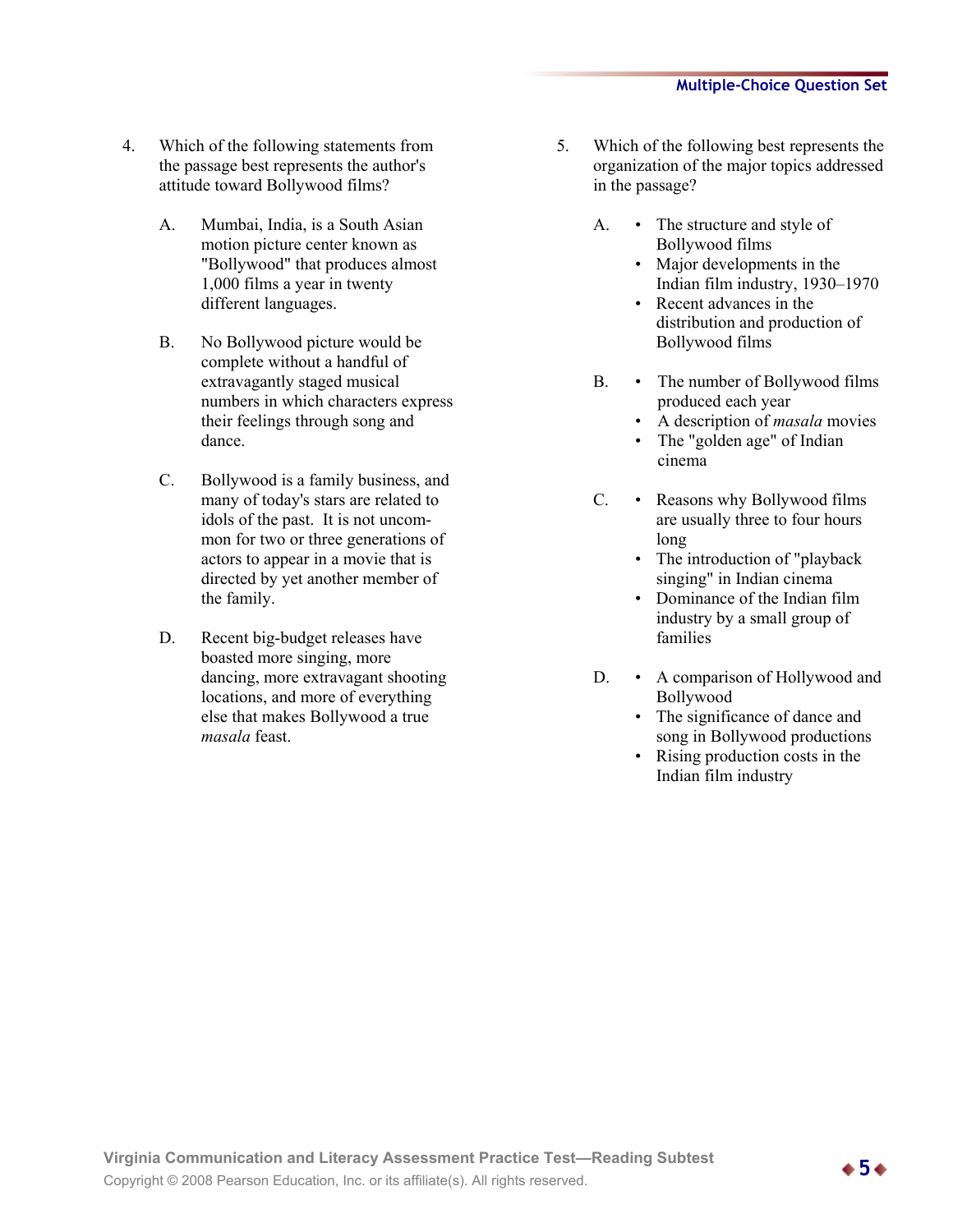#### **Kosher Food**

- 1 Moving to an unfamiliar country is an experience that requires a great deal of courage and resourcefulness. As part of the adjustment process, immigrants often go to great lengths to preserve aspects of their home culture. This is not always easy. Something as simple as preparing a favorite family recipe can become a monumental task: a crucial ingredient may be unavailable, the altitude may affect how quickly the dough rises, or local spices may possess slightly different flavors than those customarily used. Early Jewish immigrants to the United States faced greater difficulties than most in this regard. In addition to being in an unfamiliar environment, they had to balance their strict dietary laws with the foods and lifestyles of their new country.
- 2 Originally taken from the Hebrew Bible, Jewish dietary laws dictate how to select, prepare, and consume food to ensure that it is *kosher* (i.e., acceptable for eating). Although the laws permit almost all fruits and vegetables, meat and animal products are much more strictly regulated. Only those fish that have both fins and scales (i.e., not shellfish), certain birds, and mammals that chew the cud and have cloven feet are acceptable (e.g., not pigs). Additional rules govern the slaughter of animals and the preparation of their meat. Because the Hebrew Bible states that a young animal should never be cooked in its mother's milk, meat and dairy products are always cooked and eaten separately.
- 3 Early Jewish settlers in the United States often had great difficulty finding food that met kosher standards. Meat, in particular, was

extremely scarce. By the time a wider variety of foods became readily accessible, many settlers had begun making adjustments to their traditional lifestyles. As these small shifts in practice gradually accumulated, a less rigid form of Judaism was born. Led by Rabbi Isaac Mayer Wise, Reform Judaism called for changes in the dietary laws and other traditions that were not practical for American Jews. Although most Jews retained some aspects of a kosher diet, the reforms broadened the range of acceptable diets and cooking styles.

- 4 It was not until the late 1920s that kosher food products finally became available commercially. The first major breakthrough occurred when Joshua Epstein, an advertising executive and Orthodox Jew, convinced the Heinz Company to begin manufacturing vegetarian baked beans. Epstein also worked with the Union of Orthodox Jewish Congregations of America to create a symbol that could be used to certify foods as kosher. As companies increased their output of kosher foods, Jewish consumers soon learned to recognize the discreet Orthodox Union symbol on packaging. Today, the Orthodox Union trademark appears on thousands of products and remains the most widely recognized symbol of kosher certification in the world.
- 5 There is little question that a kosher diet is much easier to maintain today than it was a hundred years ago. The number of kosher foods on the market has never been greater, and new products are regularly being introduced. Whereas the difficulty of keeping traditional dietary laws once contributed to

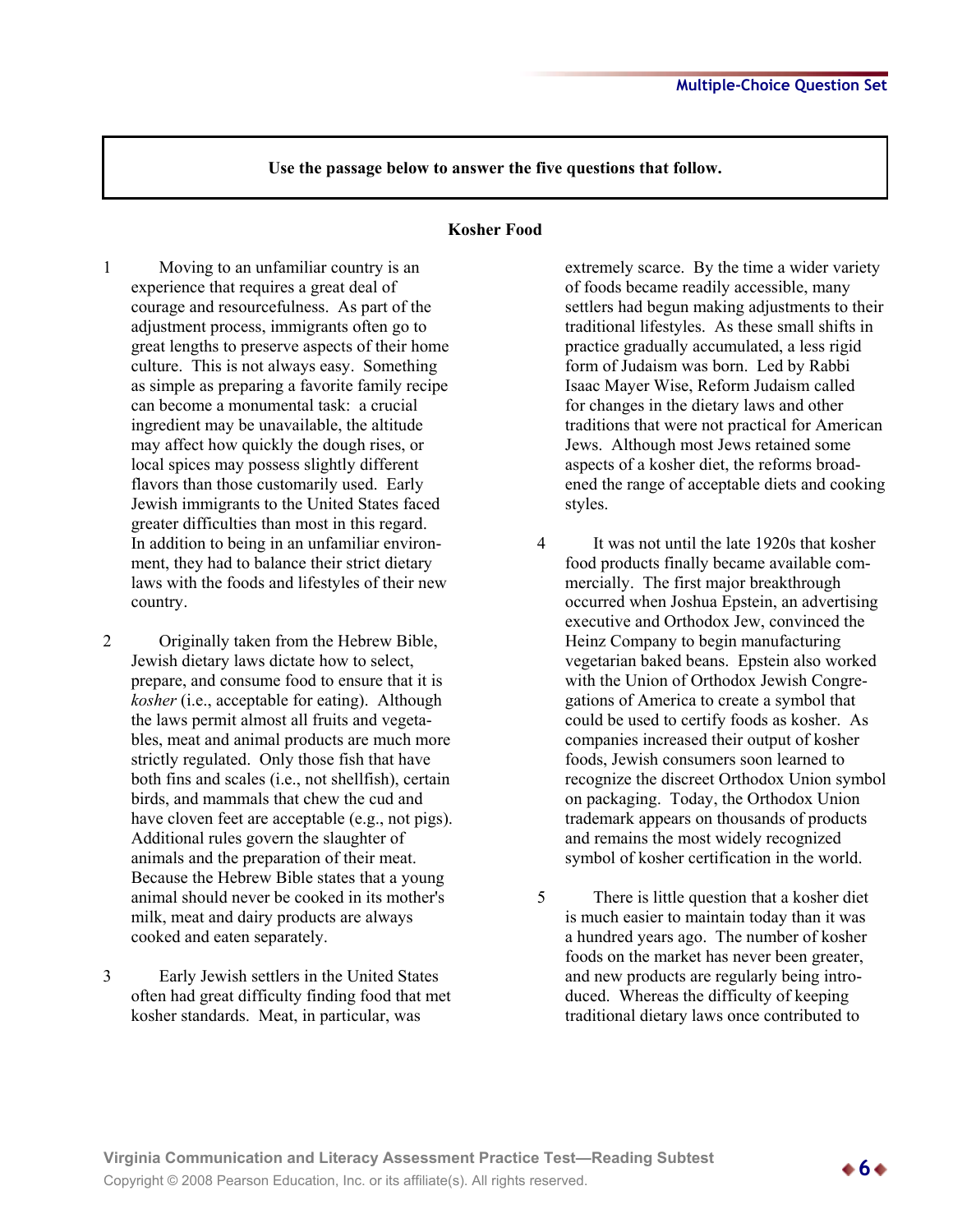the emergence of the Reform movement, today the opposite is occurring. A substantial number of nonobservant Jews have returned to the Orthodox faith, embracing all of the dietary strictures once honored by their

- 6. Which of the following best defines the word strictures as it is used in the fifth paragraph of the passage?
	- A. ingredients
	- B. reforms
	- C. prohibitions
	- D. practices
- 7. Which of the following parts of the passage best supports the author's contention that, compared with most other immigrant groups, early Jewish immigrants to the United States faced greater difficulties maintaining their traditional customs?
	- A. the discussion in the first paragraph about the problems encountered preparing traditional foods in a new environment
	- B. the discussion in the second paragraph about kosher food and Jewish dietary laws
	- C. the discussion in the third paragraph about the emergence of the Reform movement in American Judaism
	- D. the discussion in the fourth paragraph about the creation of the Orthodox Union symbol for kosher foods

ancestors. Thus, at long last, one of the challenging cultural transitions undertaken by the nation's earliest Jewish settlers has come full circle.

- 8. According to information presented in the passage, there was a cause-and-effect relationship between the:
	- A. use of the Orthodox Union trademark and increased purchases of kosher foods by Jewish consumers.
	- B. formation of the Heinz Company and the creation of the Orthodox Union trademark.
	- C. emergence of a Reform movement in American Judaism and commercial production of kosher food products.
	- D. activities of Jacob Epstein and the formation of the Union of Orthodox Jewish Congregations of America.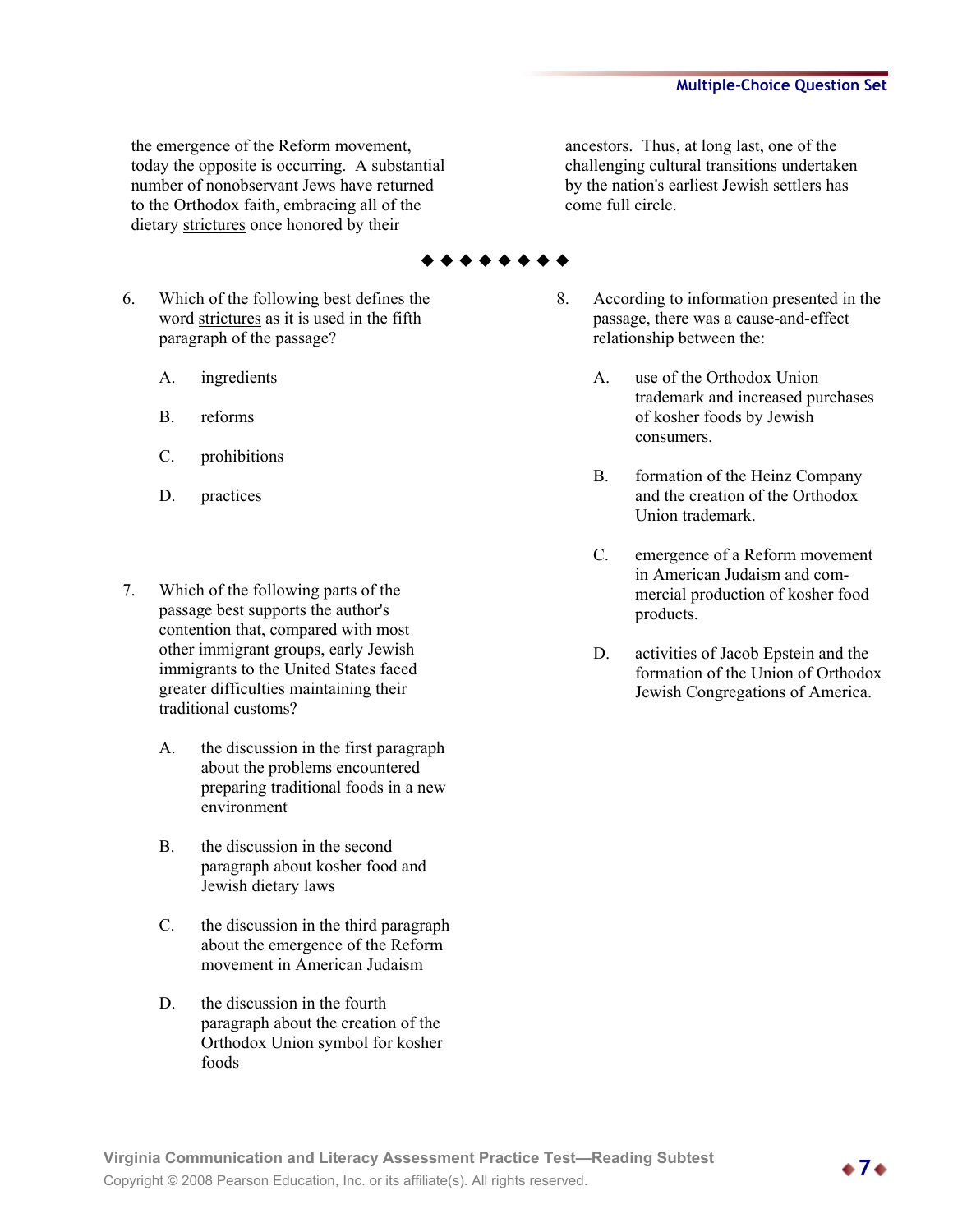- 9. Which of the following statements from the passage represents the author's opinion rather than a statement of fact?
	- A. Led by Rabbi Isaac Mayer Wise, Reform Judaism called for changes in the dietary laws and other traditions that were not practical for American Jews.
	- B. It was not until the late 1920s that kosher food products finally became available commercially.
	- C. Today, the Orthodox Union trademark appears on thousands of products and remains the most widely recognized symbol of kosher certification in the world.
	- D. Thus, at long last, one of the challenging cultural transitions undertaken by the nation's earliest Jewish settlers has come full circle.
- 10. Which of the following best represents the organization of major topics in the passage?
	- A. I. Early Jewish immigration to the United States
		- II. The Hebrew Bible and Jewish food traditions
		- III. Jacob Epstein, the Heinz Company, and the production of kosher foods
		- IV. The development of a broader range of kosher foods
	- B. I. The difficulty for immigrants of keeping to Jewish dietary laws
		- II. Reform Judaism and changes in Jewish dietary customs
		- III. Increased production of kosher foods and the creation of the Orthodox Union trademark
		- IV. Renewed adoption of traditional dietary laws and the resurgence of Orthodox Judaism
	- C. I. A comparison of immigrant food traditions
		- II. Jewish immigrant adjustments to new lifestyles
		- III. Growing commercial production of kosher foods
		- IV. The contemporary dietary practices of Orthodox Jews in the United States
	- D. I. The problems for immigrants associated with cooking traditional foods in an unfamiliar environment
		- II. Ways of selecting, preparing, and consuming kosher foods
		- III. The creation of a less rigid form of Judaism by Rabbi Isaac Mayer Wise
		- IV. The policies of the Union of Orthodox Jewish Congregations of America concerning dietary laws

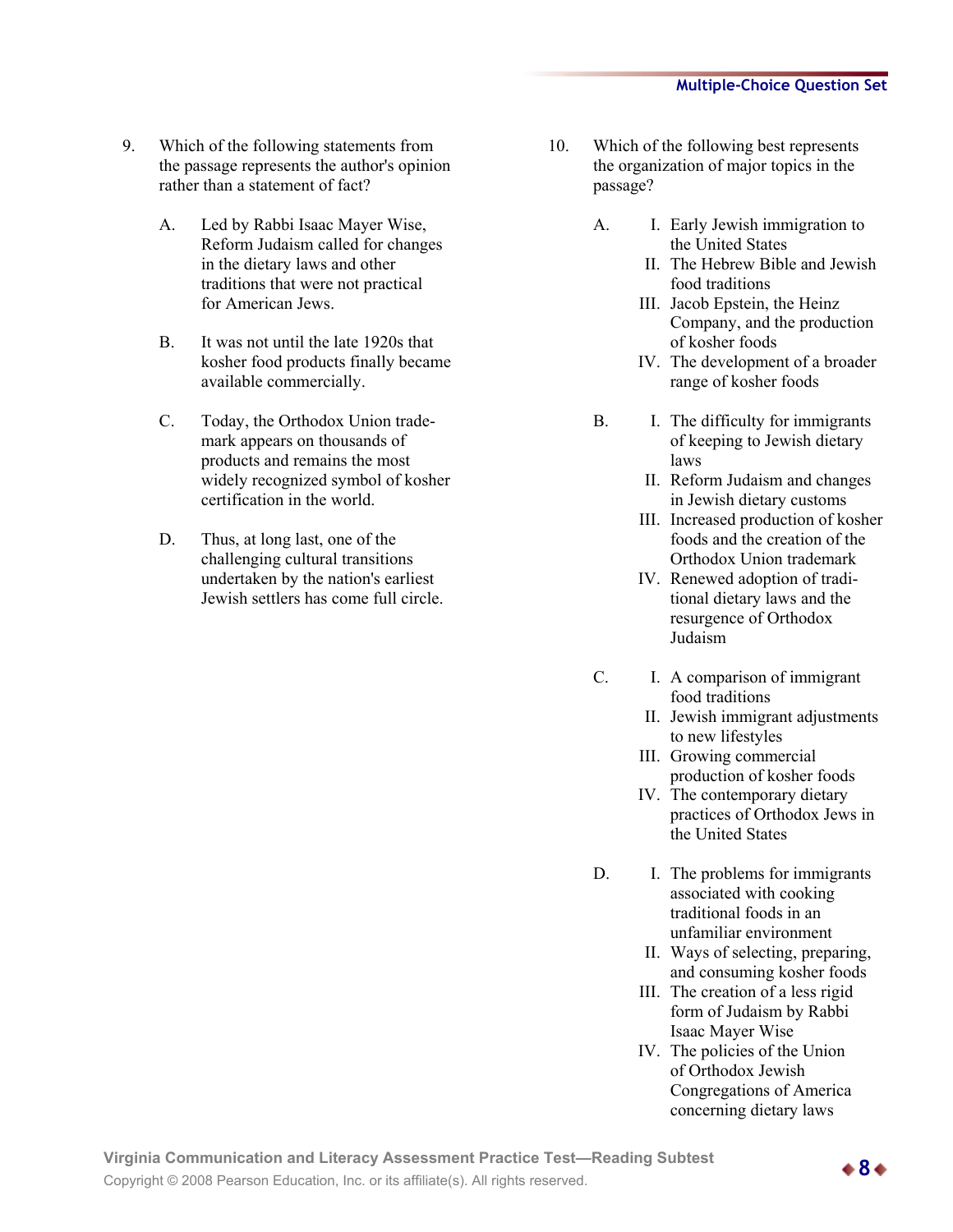#### **Preservation Wars**

- 1 Next time you are in a library, be careful not to mention the name "Nicholson Baker." His book, *Double Fold: Libraries and the Assault on Paper* (2001), caused an uproar in the usually quiet world of bookshelves and circulation desks. In *Double Fold*, Baker examined the practice of "destroying to preserve," the procedure by which old books and newspapers are cut apart to be photographed for microfilm. According to Baker, librarians' justifications for this destruction are based on flawed analysis and—in certain cases—blatant deception.
- 2 Most often, library officials cite the deterioration of old books and newspapers as the reason for converting them to microfilm. This became a major issue during the late 1980s, when concern spread that a large percentage of library collections were brittle and in need of immediate attention. Patricia Battin, the former president of the Commission on Preservation and Access, played a leading role in creating this apprehension. In journal articles, lectures, and media interviews, she spoke repeatedly of books literally turning to dust. Although clearly an exaggeration, the rhetoric helped secure funding for twenty prominent libraries to microfilm 7,500 volumes a year for twenty years.
- 3 As more federal funding became available, libraries turned to a simple test created in the 1950s to determine which books should be transferred to microfilm and retired from

circulation. The corner of one of a book's pages is folded back and forth—sometimes as many as five times—to see if it will break; in certain cases, examiners even give a gentle tug on the folded corner. Librarians opposed to the "double-fold" test argue that it subjects the book to a trial that it would never face during regular use. Books that fail the test may still be able to withstand thousands of individual page turns, they add, which makes the practice seem more like an excuse for clearing materials from the shelves than a genuine examination of which books are too brittle to be handled.

4 Moreover, while conversions may create shelf space for libraries that are running out of room, there is a cost. Microfilming—the method still favored by preservationists—is expensive, typically exceeding \$150 to film one year of a newspaper collection, a sum that would cover the storage costs of thirty paper years for an indefinite period of time. Another concern is the substantial loss of detail that occurs in the conversion process. Newspapers such as Joseph Pulitzer's *New York World* were full of colorful illustrations—maps, political cartoons, murder diagrams, children's puzzles, and even needlepoint patterns. On microfilm, many of these illustrations are reduced to cloudy black blurs. Nor is it uncommon for portions of text to be blacked out or otherwise rendered illegible. A possible solution, and one urged by Nicholson Baker, is to keep both the original printed materials and the microfilm copies.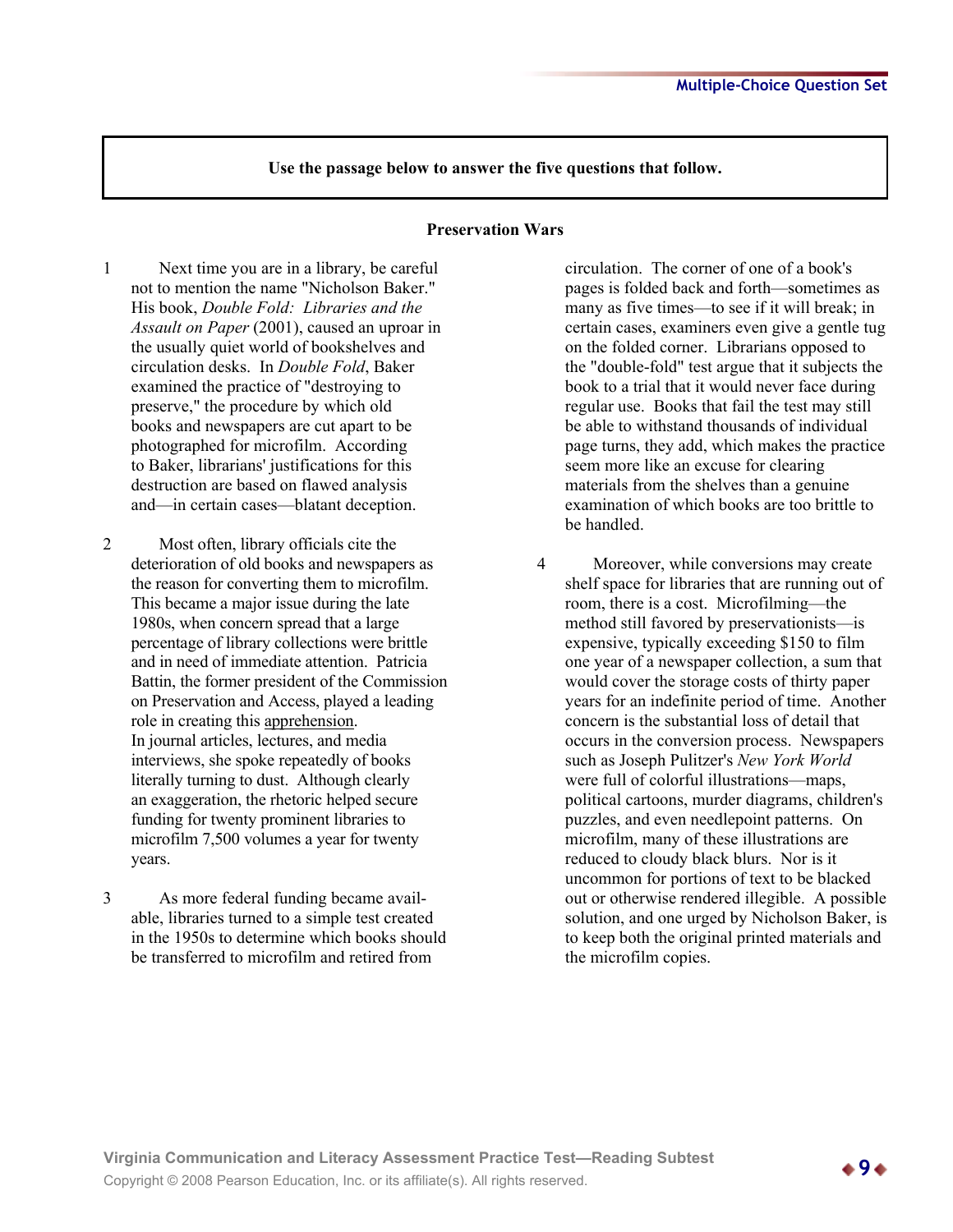- 5 Ultimately, the conflict over the preservation of library materials can be attributed to a difference in philosophy. Preservationists who agree with Baker envision an ideal library with an infinite amount of storage space that also serves as an archive and museum. Regardless of whether they share Baker's vision, most librarians point to what they
	- 11. Which of the following best defines the word apprehension as it is used in the second paragraph of the passage?
		- A. confusion
		- B. disagreement
		- C. argument
		- D. uneasiness
	- 12. Which of the following statements best expresses the main idea of paragraph 3 of the passage?
		- A. The double-fold test has been a standard procedure in U.S. libraries since the 1950s.
		- B. Once increased federal funding made conversion to microfilm a real option, the double-fold test came into widespread use.
		- C. Double-folding is used today primarily to determine which materials need conversion to microfilm.
		- D. Many librarians consider the results of the double-fold test not realistic enough to be reliable.

consider to be a higher priority: the creation and maintenance of facilities that welcome the public for daily use. Until these priorities are reassessed and sorted out, the added space and ease of access provided by microfilming will continue to advance, but at a price not everyone is willing to pay.

- 13. According to information presented in the passage, differences over the preservation of library materials can best be seen as a conflict between:
	- A. those most concerned about the destruction of books and those most concerned about library space and access.
	- B. two different ideas about the value of books and periodicals.
	- C. those who are responsible for funding book preservation and those who are responsible for conducting the work required.
	- D. two different approaches to preservation with two different price tags.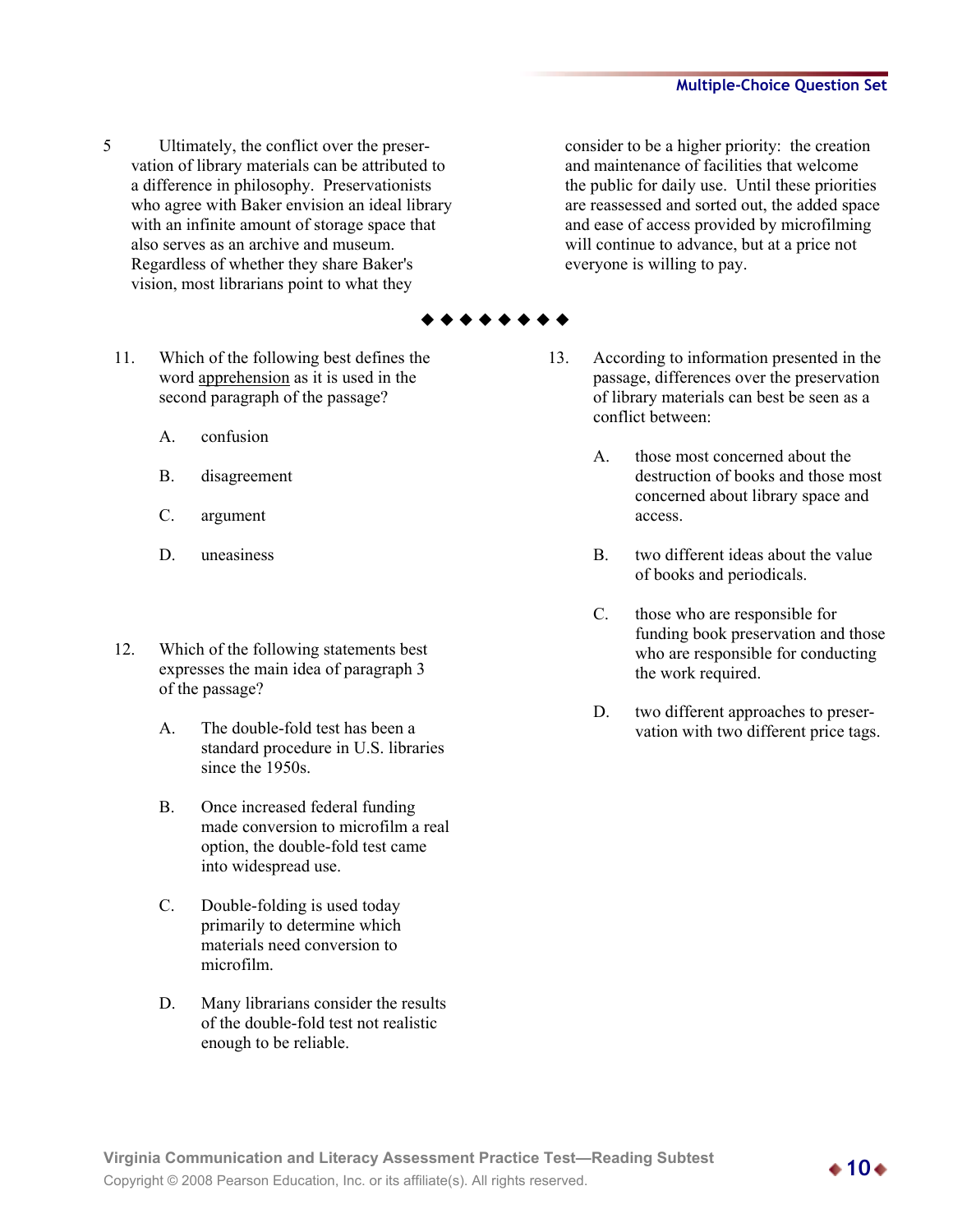- 14. The author's argument in the passage is based on the assumption that the most important step in the decision-making process is to:
	- A. gather and assess information.
	- B. define terms that require clarification.
	- C. identify and rank goals.
	- D. determine alternative courses of action.
- 15. Which of the following statements best summarizes the main points of the passage?
	- A. Nicholson Baker's book, *Double Fold: Libraries and the Assault on Paper*, met considerable opposition from librarians. Baker does, however, make a number of legitimate points in the book.
	- B. Although the practice of "destroying to preserve" creates needed shelf space for libraries, it has real costs. The conflict over creating a better way to preserve library materials will not be resolved until those involved in the process establish clear priorities.
	- C. Microfilming old library materials is much more expensive than many people realize. Nicholson Baker has addressed this and related questions in his book on the problem.
	- D. The "double-fold" test for determining which old books and newspapers should be microfilmed has resulted in the destruction of many valuable library materials. Joseph Pulitzer's *New York World* is a good example of what is being lost.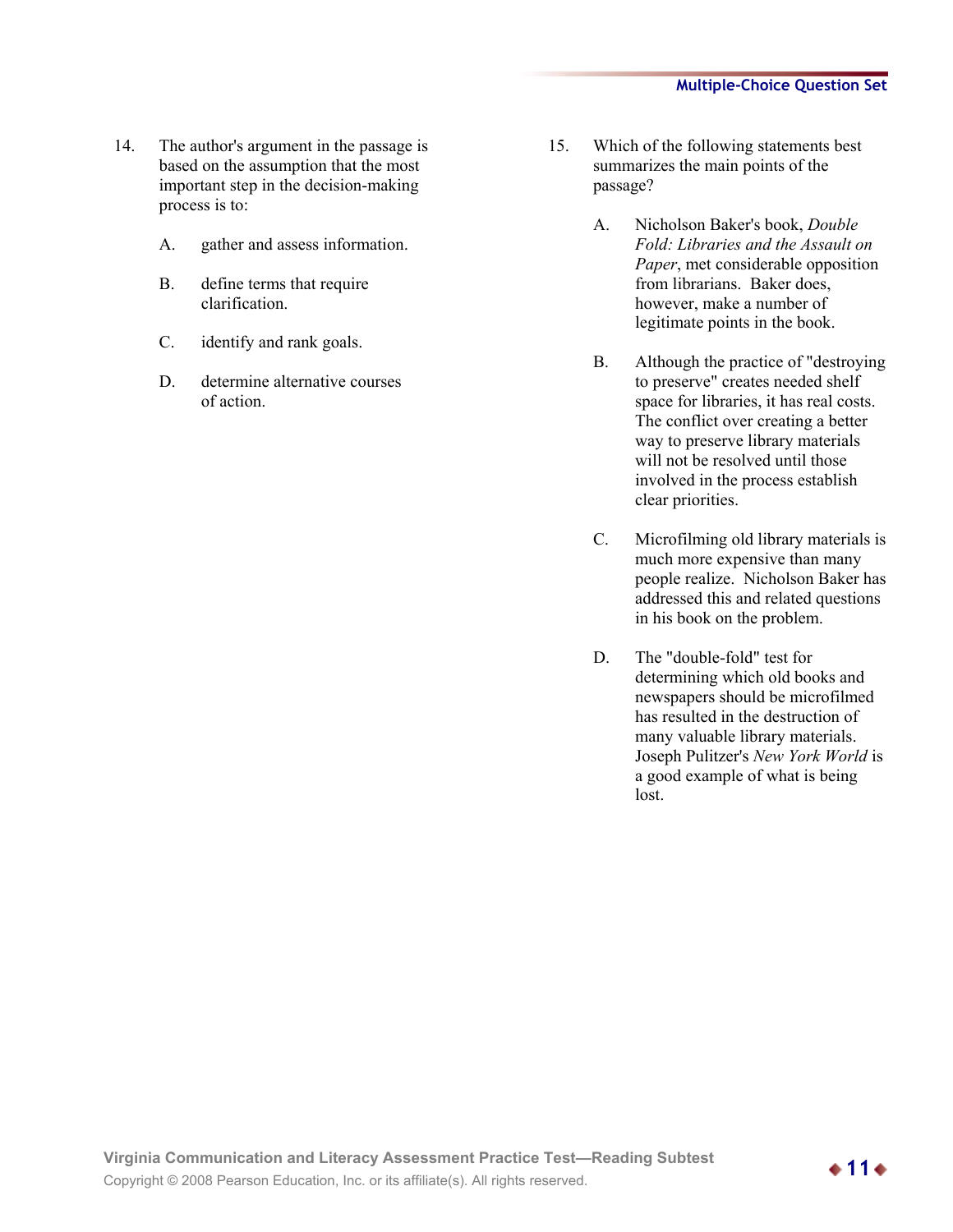#### **Private Investigators in Fiction and Fact**

- 1 Shortly after I graduated from college and was looking for a job, a newspaper employment ad caught my eye—*Wanted: Private Investigator. Good research skills essential.* It sounded interesting, even exciting, and I sent in a résumé. To my surprise, I was called for an interview and found myself seated in the lobby of a large, nondescript office building alongside a dozen other hopeful job-seekers. When my turn came to be interviewed, I quickly discovered that the job was for a store detective. Duties included watching for shoplifters and tracking the legally or ethically questionable actions of store employees. Being a shy person, more interested in books than in people, I told the interviewer, "I don't think this job is for me." He agreed, and that was that.
- 2 The interview was my first hint that reallife private investigators were not like the characters one encountered in movies or mystery novels—plain-talking, hard-boiled detectives such as Raymond Chandler's Philip Marlowe or Dashiell Hammett's Sam Spade, whose tough exteriors belie their soft-hearted natures. They track down criminals and solve crimes in the most dangerous of circumstances, not letting anything get in their way. These heroic figures exude a tough realism and adhere to an incorruptible code of personal morality that enables them to surmount the most formidable obstacles as they apprehend criminals and restore order to society.
- 3 That is one vision of detective work. Another image comes out of a more playful tradition of mystery writing that includes characters such as Sherlock Holmes, the fictional genius who solves complex crimes sometimes without leaving his comfortable armchair. Holmes approaches crime as if it was a crossword puzzle missing a few essential letters that, once supplied, make the motive for a crime and the identity of its perpetrator clear to all concerned. In this vein of detective fiction one also finds Agatha Christie's Miss Jane Marple, an individual with a keen eye and equally keen intelligence, who always happens to be in the right spot when a crime is committed. Using her wits and courage, she invariably ferrets out the needed evidence and quickly solves the crime.
- 4 In fact, all this is a far cry from the world of real-life detectives. Modern private investigators sometimes do monitor potential shoplifters, but more often are involved in actual investigations. Typical assignments might include doing background checks on people or tracking down missing persons at the request of a family member, an acquaintance, or an interested business party. The modern-day private investigator, however, spends less time on his or her feet and considerably more time on the computer conducting Internet research, retrieving and examining credit references, or verifying driver's licenses, marriage certificates, and birth records. Although the work is routine, the end result of such inquiries might lead to the reuniting of siblings separated since childhood or to the criminal investigation of a company's business practices.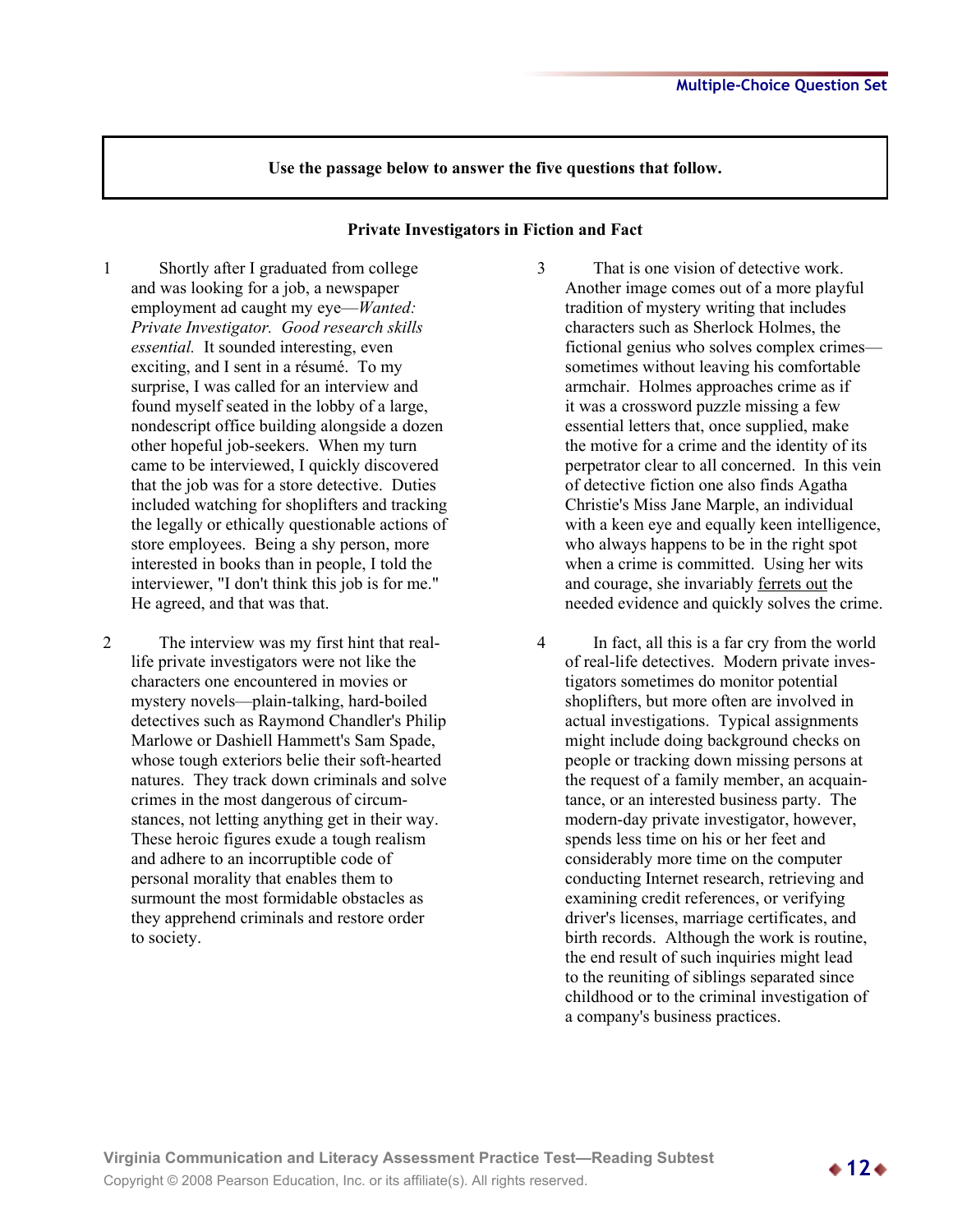5 Even at its most exciting, the work of modern-day private investigators is rarely glamorous. It is much more likely to involve the careful analysis of data than a high-speed car chase. Detail oriented, methodical, and often mundane, such tasks as today's private detectives typically perform are hardly the

stuff of the romantic, action-packed thrillers that I enjoyed so much as a young adult. But for those who like to solve puzzles, for those who like to find what's missing or figure out what someone may be up to, real private investigation still appeals to the detective in all of us.

- 18. Information presented in the passage best supports which of the following conclusions?
	- A. The work of real-life private detectives requires discipline and concentration.
	- B. Real private detectives are more like Sam Spade than Sherlock Holmes.
	- C. Advances in technology have taken the fun out of private detective work.
	- D. The work of today's private detectives is different from their predecessors.
- 16. Which of the following is the best
	- *synonym* for the expression <u>ferrets out</u> as it is used in the third paragraph of the passage?
		- A. assembles
		- B. analyzes
		- C. uncovers
		- D. evaluates
- 17. Which of the following best describes the author's main purpose in this passage?
	- A. to compare characters from two major traditions of mystery writing
	- B. to show how the work of real-life detectives differs from the way their work is portrayed in books and movies
	- C. to describe a typical day in the life of a contemporary private detective
	- D. to analyze the impact that recent innovations in computer technology have had on the work of modern private investigators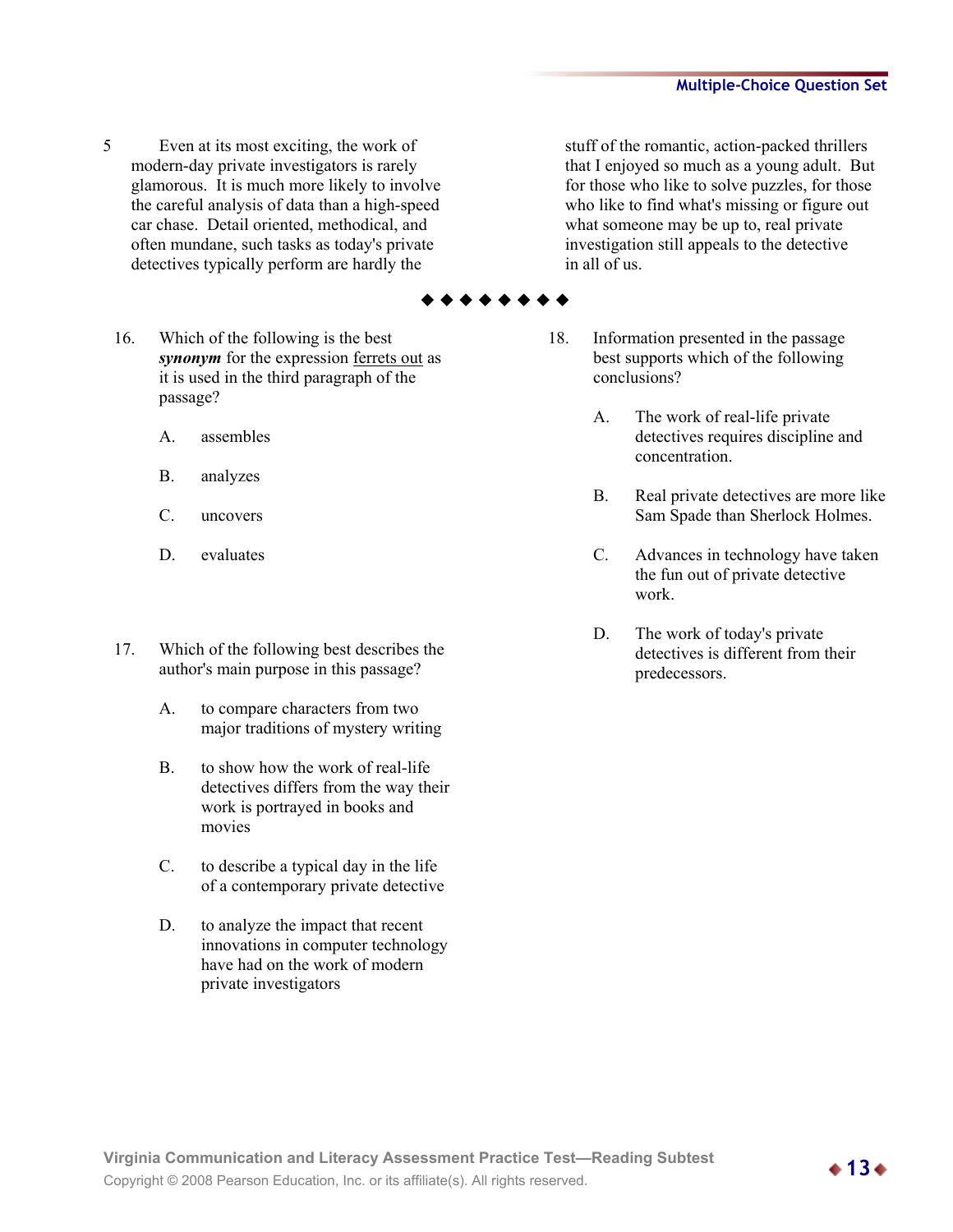- 19. Which of the following best expresses the author's opinion?
	- A. Private detective work is complex and highly demanding.
	- B. For the most part, private detective work is demeaning and morally dubious.
	- C. While generally unexciting, the work of a private investigator is often very useful.
	- D. The job of a modern private detective is tedious and unrewarding.
- 20. Which of the following best organizes the main topics addressed in the passage?
	- A. The portrayal of private detectives in the movies
		- The portrayal of private detectives in literature
		- The portrayal of private detectives in today's media
	- B. The main duties of store detectives
		- Detectives in the mystery novels of Raymond Chandler and Dashiell Hammett
		- The main duties of real-life private investigators
	- C. Seeking work as a private investigator
		- Philip Marlowe and Sam Spade
		- Sherlock Holmes and Miss Jane Marple
	- D. The hard-boiled realist image of detective work
		- The sharp-witted intellectual image of detective work
		- The kinds of work performed by real-life private detectives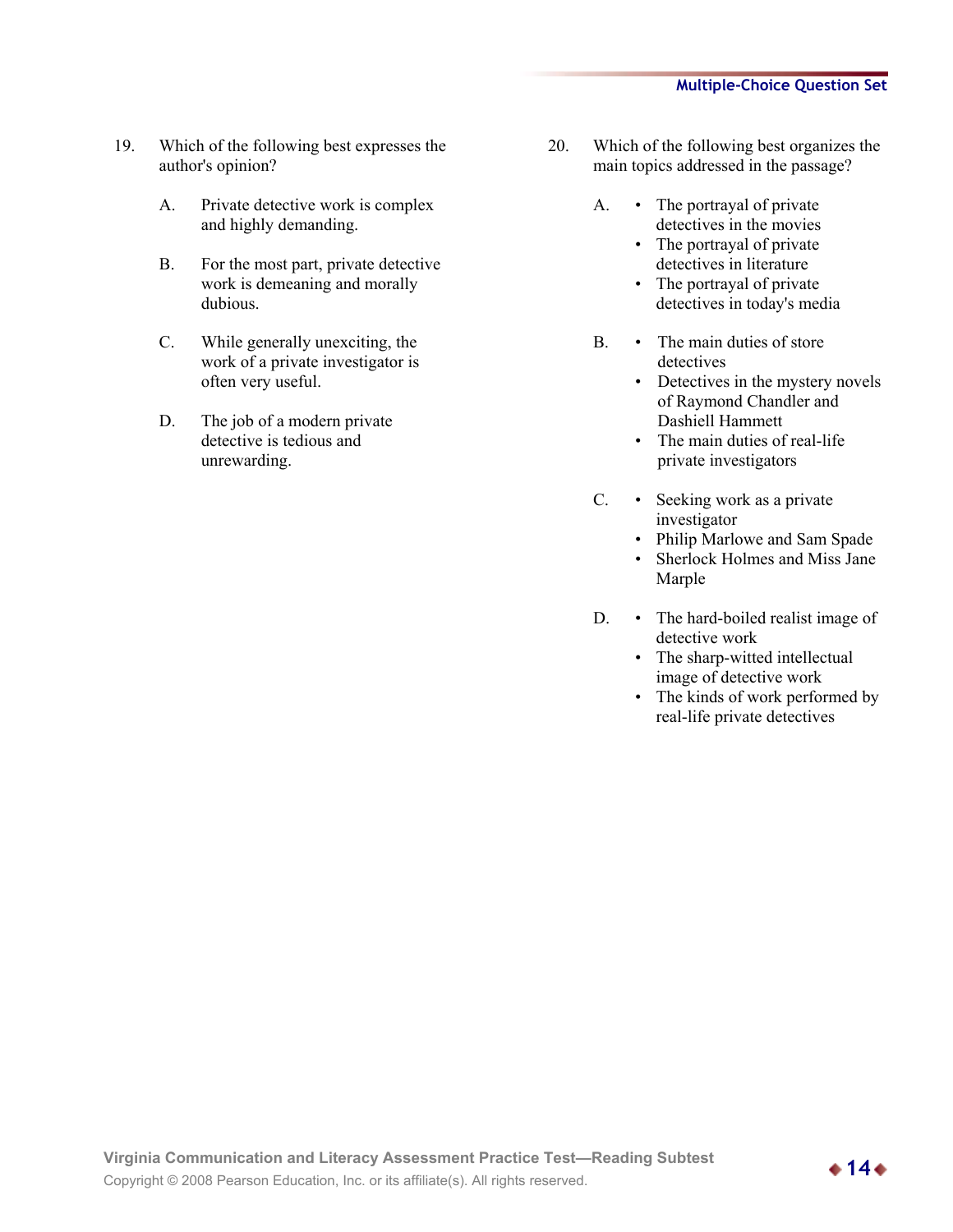#### **The Law of Unintended Consequences**

- 1 Actions intended to solve one problem often end up creating a different problem. This is the negative version of the Law of Unintended Consequences, a basic principle of economics. We encounter its workings when we deal with child-proof bottle caps that are intended to protect children but prove frustrating to everyone else. We meet it again when we struggle mightily to open CDs and DVDs that have been shrink-wrapped to discourage theft. The Law of Unintended Consequences further mocks us when, in order to spare our fingernails, we are forced to carry around lever-like devices to pry open drink cans with tab tops invented to make such devices unnecessary.
- 2 The Law of Unintended Consequences operates most cruelly when a cleverly designed solution actually worsens the very problem that it was intended to remedy. The public waste bin is a good example. Years ago, public waste bins were steel baskets with mesh sides that enabled waste removers to determine when the bins were full. Their size and shape allowed for easy emptying, which typically involved picking up the receptacle and overturning it into the back of a trash truck.
- 3 Unfortunately, the waste bins had problems such as unsightliness, bad odors, and messiness. The bins might contain organic waste or leftover liquids in carelessly disposed cups, cans, and bottles. These liquids produced a sticky sludge that dripped to the bottom of bins, leaving a malodorous puddle when the containers were picked up and a syrupy trail when taken to the trash truck. With the development of thin, flexible plastics, however, a solution seemed to be at hand.
- 4 Public waste bins were soon fitted with large plastic bags that would hold the trash securely for simple and clean removal. Waste removers had merely to lift out the old bag, replace it with a new bag, and carry the old bag to the truck. It was then that the Law of Unintended Consequences intervened. No one, it seems, anticipated the effect that the plastic bags would have on people's wastedisposal behavior. Anything could now be discarded, with no worry about spillage, so people casually tossed in soft drink cans, bottles, and paper cups, whether empty or full, upright or inverted. Food in any form—halfeaten doughnuts, pizza crusts, multilayered sandwiches, five-course takeout dinners—was simply thrown into the bin.
- 5 In theory, none of this should have been a problem. After all, what went into the bag stayed in the bag. It soon became apparent, however, that something had gone wrong. No matter how carefully the full, sloshing plastic bags were removed from the bins, they would frequently develop leaks and start releasing their contents in the back of trash trucks well before the vehicles reached their intended destination. Furthermore, the bags were vulnerable to squirrels and other rodents who could easily chew holes in them and release their liquid contents onto the ground before removal hour. Instead of well-maintained, plastic-lined disposal bins—or even the somewhat untidy mesh bins that preceded them—public spaces now overflowed with foul-smelling, messy, sticky, and rodentinfested heaps of muck. The Law of Unintended Consequences had struck again.



**Virginia Communication and Literacy Assessment Practice Test—Reading Subtest Copyright © 2008 Pearson Education, Inc. or its affiliate(s). All rights reserved. 15** → **15** → **15** → **15** → **15** → **15** → **15** → **15** → **15** → **15** → **15** → **15** → **15** → **15** → **15** → **15** → **15** → **15** → **15** → **15**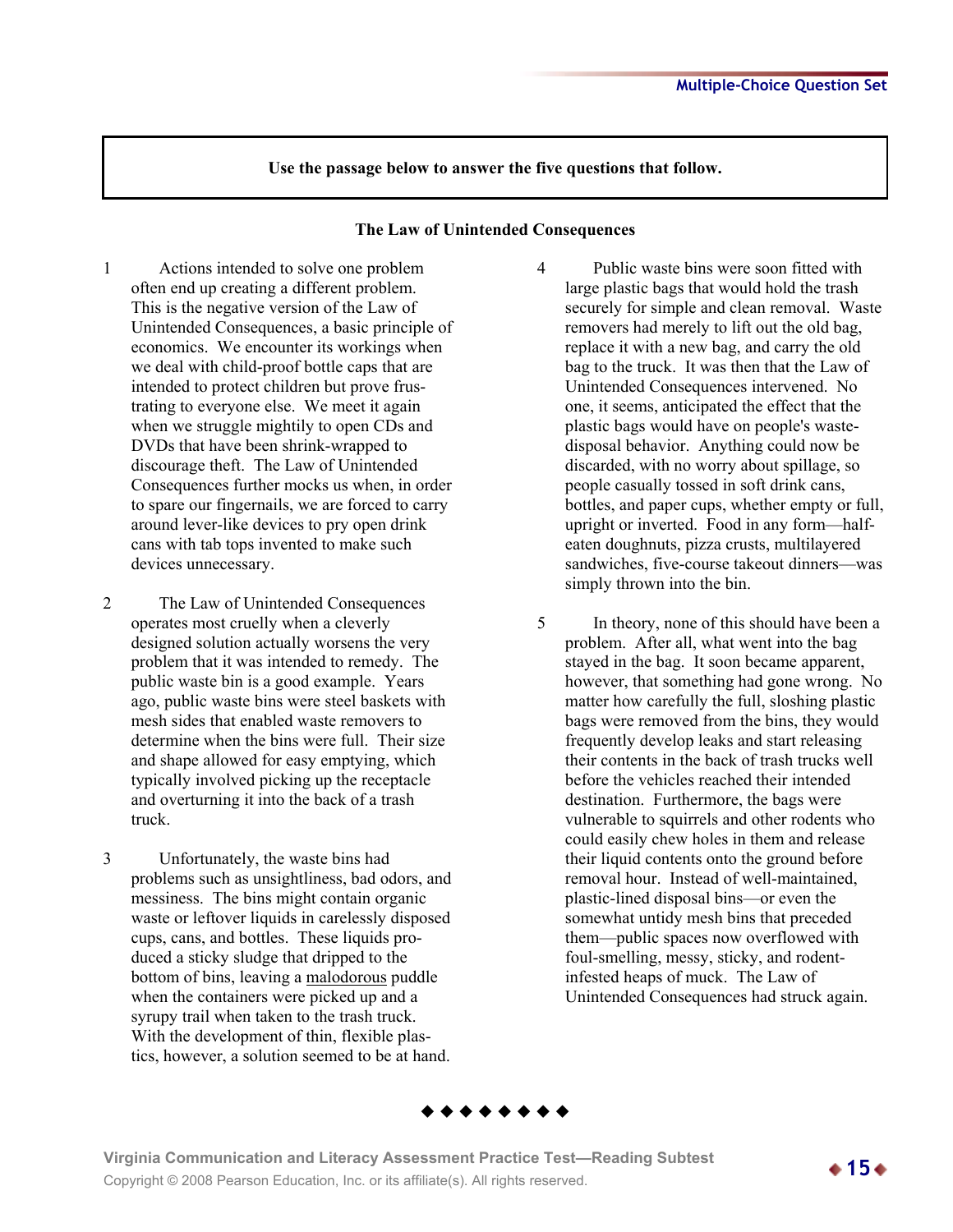- 21. Which of the following best defines the word malodorous as it is used in the third paragraph of the passage?
	- A. unhealthy
	- B. filthy
	- C. bad
	- D. stinking
- 22. Which of the following excerpts from the passage best expresses the main idea of the passage?
	- A. Actions intended to solve one problem often end up creating a different problem. This is the negative version of the Law of Unintended Consequences, a basic principle of economics.
	- B. The Law of Unintended Consequences operates most cruelly when a cleverly designed solution actually worsens the very problem that it was intended to remedy.
	- C. No one, it seems, anticipated the effect that the plastic bags would have on people's waste-disposal behavior.
	- D. Instead of well-maintained, plasticlined disposal bins—or even the somewhat untidy mesh bins that preceded them—public spaces now overflowed with foul-smelling, messy, sticky, and rodent-infested heaps of muck.
- 23. According to information presented in the passage, the plastic bag solution to the waste-removal problem proved ineffective largely because of:
	- A. the carelessness of waste removers.
	- B. changes in people's eating and drinking habits.
	- C. the poor quality of the bags.
	- D. changes in people's waste-disposal behavior.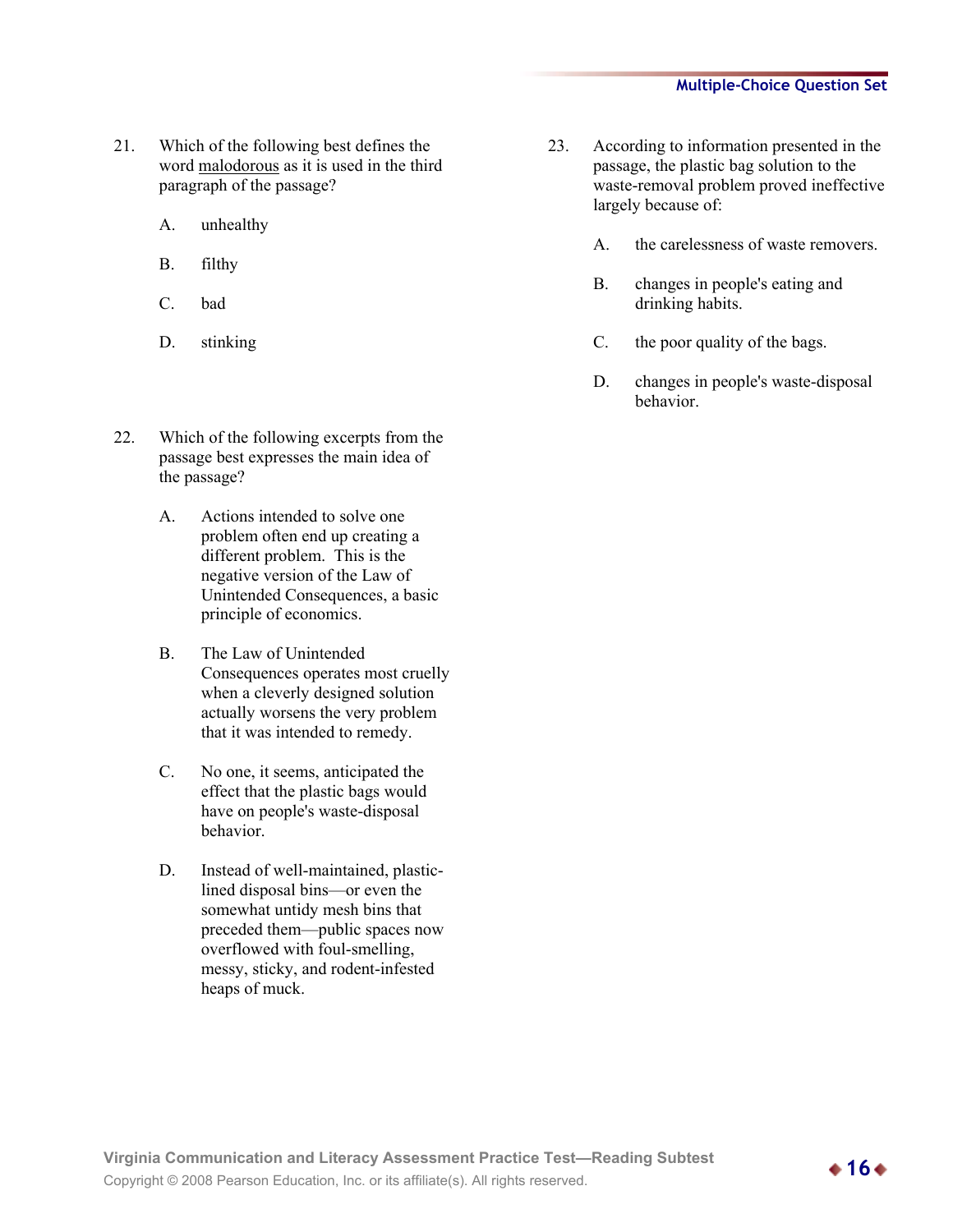- 24. Which of the following best describes the logical structure of the author's argument in the passage?
	- A. The author identifies a concept, then introduces a case study to illustrate that concept.
	- B. The author describes a problem, then explores various factors contributing to that problem.
	- C. The author examines potential solutions to a problem, then explains why none of the solutions worked.
	- D. The author identifies the positive results of a given action, then describes the negative consequences.
- 25. Which of the following statements best summarizes the main points of the passage?
	- A. The placement of plastic bags within public waste bins promised to make the work of waste removers easier than it was before the introduction of the bags. This remains difficult work, however, and heaps of messy, slick, and foul-smelling muck still litter public spaces in many of the nation's communities.
	- B. The Law of Unintended Consequences is a basic principle of economics. As numerous examples demonstrate, the operation of the law can have negative as well as positive consequences.
	- C. The placement of plastic bags within public waste bins is a good example of the negative version of the Law of Unintended Consequences. Because no one anticipated the effect the bags would have on people's waste-disposal behavior, or their vulnerability to rodents, introducing them worsened the problem it was intended to remedy.
	- D. People have long been troubled by the unsightliness, foul odors, and general messiness of public waste bins. Thus far, efforts to correct the problem have been largely unsuccessful because most people refuse to change their wastedisposal behavior.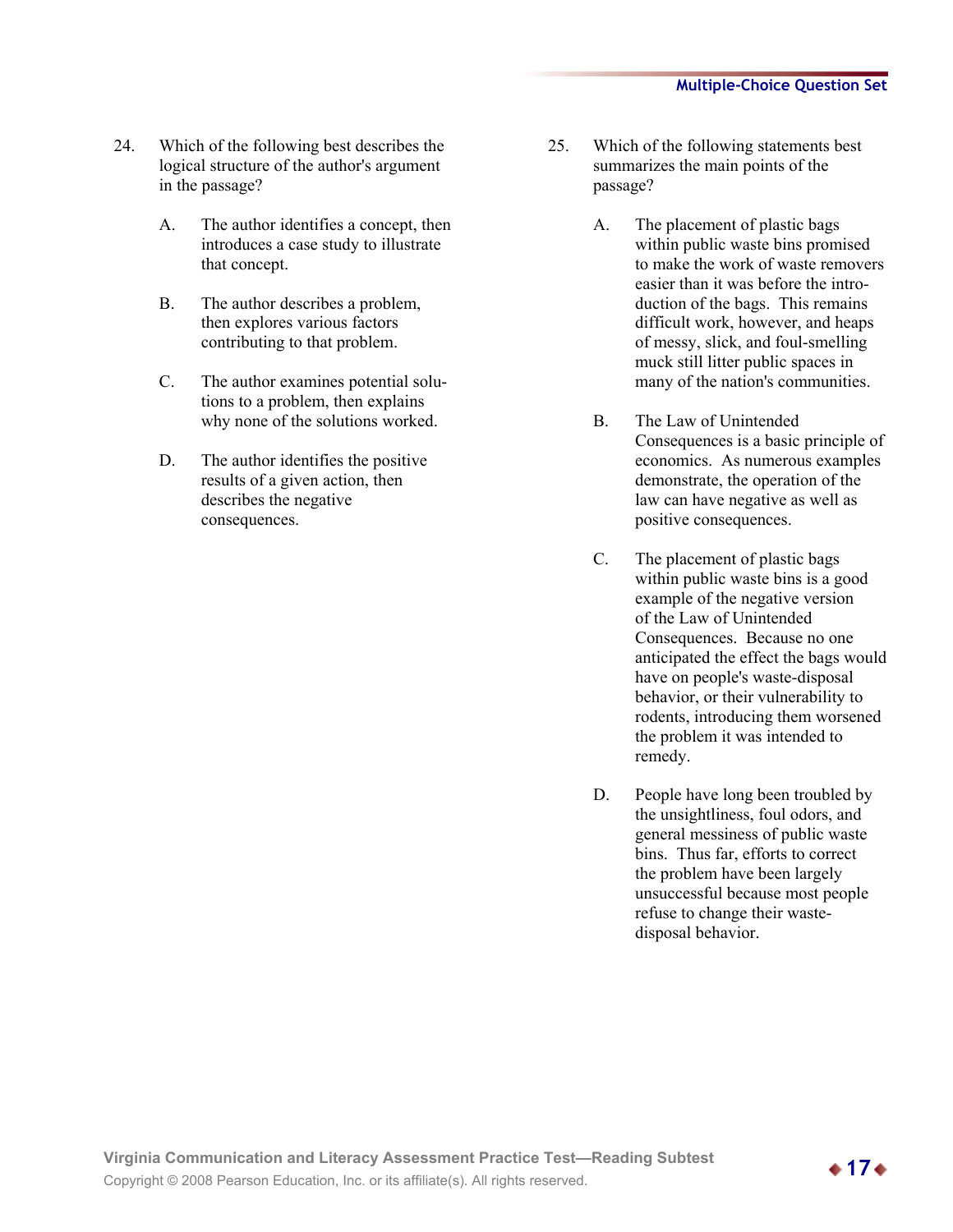#### **The Rise and Fall of the Drive-in Theater**

- 1 The contemporary megaplex theaters, with their twelve, twenty-four, or even thirty individual screens, provide a far different experience for the movie-going public than the traditional single-screen movie theaters that dominated the film industry from the 1920s to the 1980s. The megaplexes are even further removed, however, from drive-in theaters those unique expressions of American popular culture at the middle of the twentieth century that have since become an endangered cinematic species.
- 2 The drive-in was born at the Camden, New Jersey, home of Richard Hollingshead. In 1932, Hollingshead developed his idea for an open-air movie theater by conducting experiments in his backyard. He mounted a projector atop his car, tacked a screen across a couple of trees, and used a radio behind the screen to monitor sound levels. With this basic framework in place, Hollingshead moved on to more specific tests, exploring everything from the effects of different weather conditions to how vehicles could be spaced to obtain optimum sight lines. By the summer of 1933, Hollingshead had obtained a patent for his invention and opened the world's first drive-in movie theater.
- 3 The drive-in concept spread slowly at first, but by the late 1950s over 4,000 drive-ins existed nationwide. Some accommodated as many as 2,500 cars, others as few as fifty. One particularly innovative owner formed a partnership with a local airfield to create a combination drive-in and fly-in theater. Aside from the novelty of watching movies without leaving one's car, the main attraction of the

drive-in theater was its informality. Unlike indoor theaters, patrons could dress however they liked, and there were numerous seating options. Some people sat in their cars, others sat on their cars, while still others could be spotted relaxing on blankets or sitting in lawn chairs. For many, the drive-in's most popular feature was the snack bar. All of the classic staples were present—hamburgers, hot dogs, french fries, soda, popcorn, pizza, candy, snow cones—often accompanied by interesting regional specialties, such as chop suey, lobster rolls, barbecue, and tacos. Some theaters even delivered food directly to the cars.

4 Yet by 2007, the number of drive-ins in the United States had dwindled to no more than a few hundred theaters. A number of factors have been responsible, beginning with rising land values. Drive-ins built on the outskirts of cities quickly found themselves right in the middle of suburban developments. The pressure on owners to sell their property was immense, especially when they faced increased insurance costs and competition from new multiplex theaters. Meanwhile, growing numbers of consumers chose either to stay home and watch television or to patronize indoor theaters that offered wider screens and improved sound. Families also began to stay away, turned off by rowdy patrons and R-rated movies. Even changing automobile trends worked against the drive-in, as the spacious cars of the 1950s that had made the experience feel so luxurious were replaced by smaller, more fuel-efficient vehicles. When the home video market arrived in the 1980s, it was the final nail in the coffin. Many celebrated driveins went dark for the last time.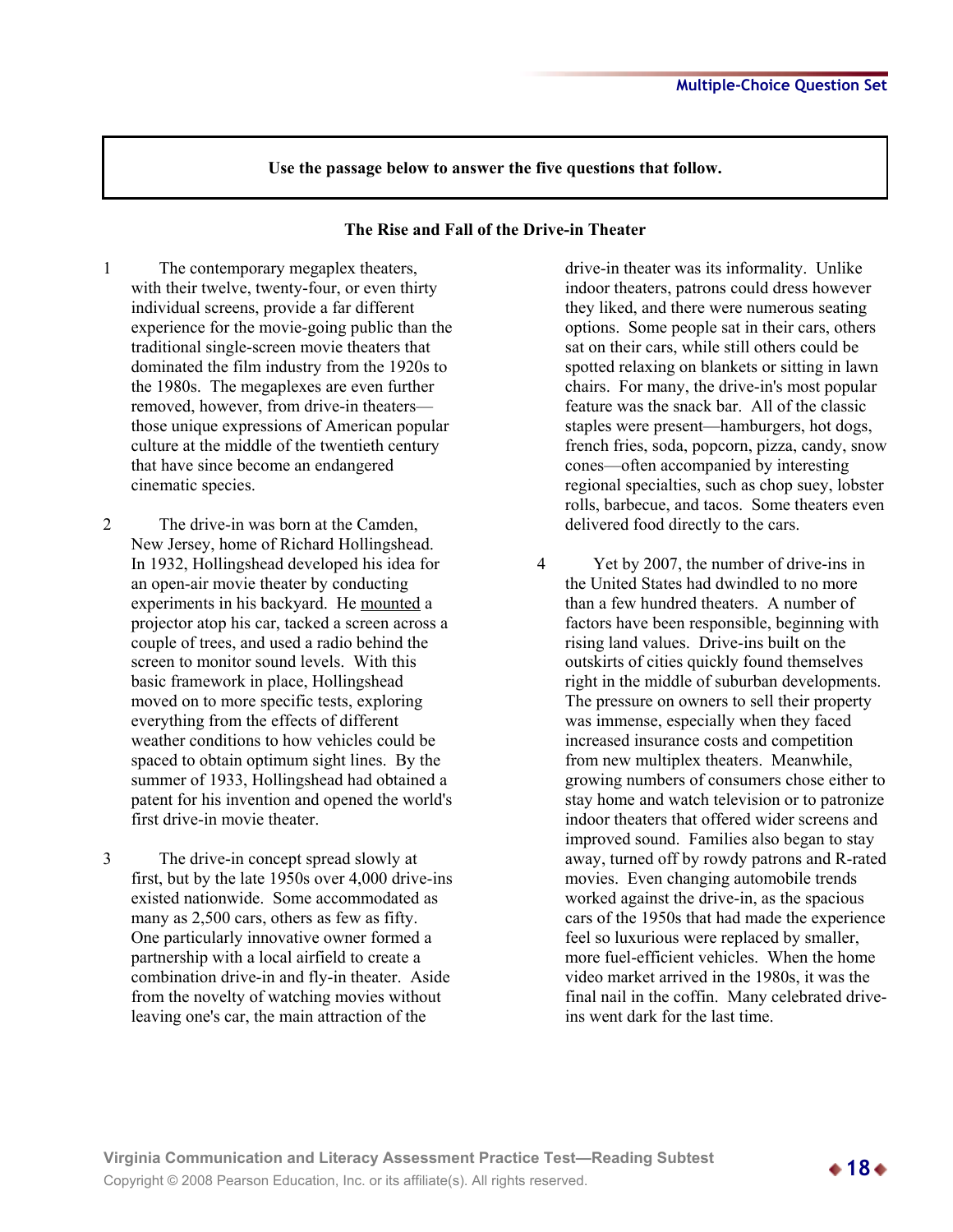5 Although it is easy to dismiss drive-in theaters as a relic of the past, there is a substantial audience that yearns for their return. Several groups have even organized guerrilla drive-ins that are publicized over the Internet. Someone in the group finds a good location to project a movie, the place and time

are announced on a Web site, and within hours hundreds of people show up for an instant drive-in experience. A visit to one of these gatherings makes it clear that, despite the disappearance of most open-air cinemas, the free spirit of the drive-in is alive and well.

- 26. Which of the following best defines the word mounted as it is used in the second paragraph of the passage?
	- A. to fix in place
	- B. to ascend
	- C. to furnish
	- D. to prepare for
- 27. Details presented in which of the following paragraphs best support the author's contention that drive-in theaters offered a more liberated way of experiencing a movie?
	- A. Paragraph 1
	- B. Paragraph 2
	- C. Paragraph 3
	- D. Paragraph 4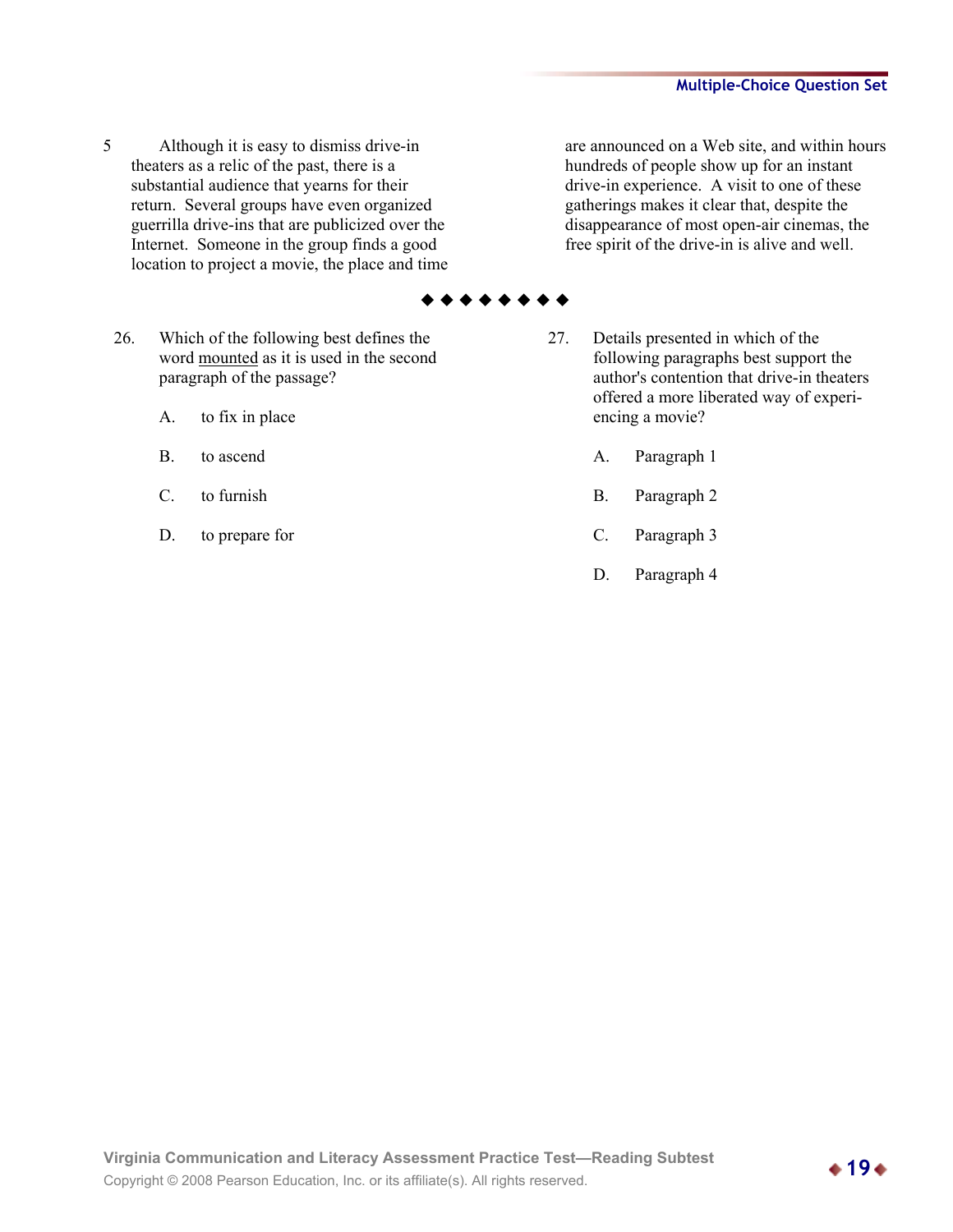- 28. According to information presented in the passage, suburban development most influenced the decline of drive-in theaters by:
	- A. prompting increased sales of small, fuel-efficient vehicles.
	- B. forcing theater owners to obtain added insurance.
	- C. increasing the value of land on which theaters were located.
	- D. contributing to the growth of television ownership.
- 29. Which of the following statements best represents the author's attitude toward drive-in theaters?
	- A. The author thinks the negative features of drive-ins outweighed their virtues.
	- B. The author yearns for the return of drive-ins.
	- C. The author believes the food service was the best thing about drive-ins.
	- D. The author considers drive-ins relics of the past.
- 30. Data on the changing number of drive-ins in the United States between 1950 and 2007 could be most clearly presented using which of the following graphic forms?
	- A. a flowchart
	- B. a circle graph
	- C. a timeline
	- D. a line graph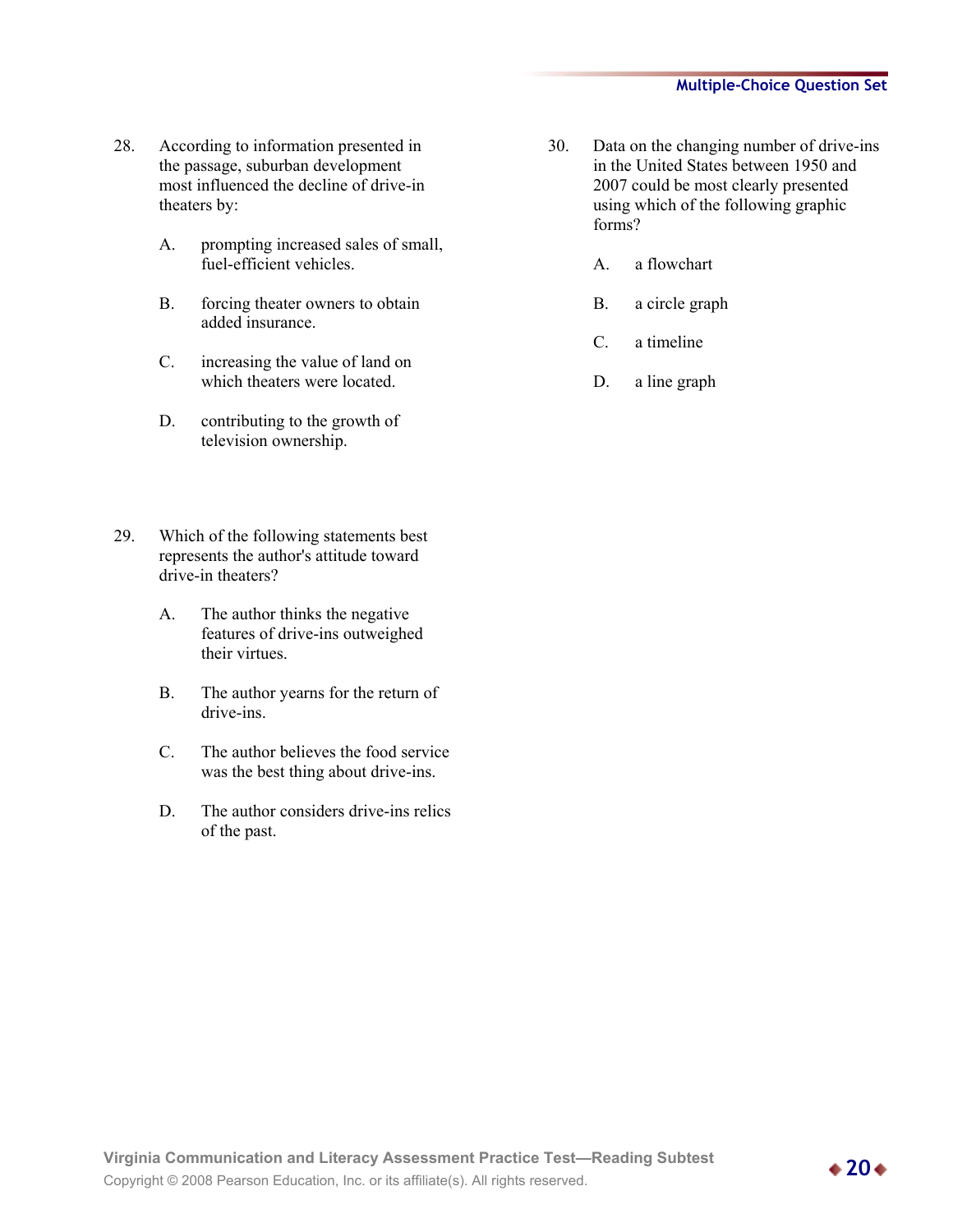#### **Native American Snowshoe Designs**

- 1 Native peoples in the most northerly regions of the North American continent have long relied on snowshoes to facilitate travel. The snowshoes they developed had four main designs that varied according to different needs, topographical conditions, and kinds of snow.
- 2 In what are now the Canadian provinces of Quebec and Labrador, which often experienced an abundance of dry, deep snow, Native Americans used the Beavertail snowshoe, consisting of a large, almost circular main portion and a smaller, rounded tail. The relatively short length of the Beavertail snowshoes made them well suited for climbing and descending hilly terrain and for quick maneuvering while doing camp chores, checking traplines, or traveling over rough ground. Native hunters could also follow their prey and then transport the meat back home, taking advantage of the stability of the wide Beavertails.
- 3 In Alaska and the Yukon, another kind of shoe developed. This was the Alaskan snowshoe, a narrow and extremely long piece of footgear that measured up to seven feet from head to tail and featured an upwardcurving, rounded head. The narrowness and length were well adapted for high-speed travel on the open plains of Alaska and the Canadian Northwest. Although difficult to turn around in, the shoe was often used in conjunction with dogsleds for breaking trail through soft snow in front of the dog teams.
- 4 Where brush was common, or where the snow was firmer, native peoples created a design that took its name from the Ojibwa people of the Great Lakes region. The Ojibwa snowshoe was narrow, long, and pointed at both ends, features that combined speed with a maneuverability that enabled travelers to change direction quickly in order to avoid brush, rocks, and other obstructions. The points at either end of the shoe made it possible to cut through crusty snow and low brush; the shoes could even be propelled backward if an individual was unable to work around an obstruction. Native Americans in Manitoba, Canada, used these snowshoes to follow fast game animals through changing landscapes of rivers, forests, and lakes. Ojibwa shoes, however, were less stable than wider designs and thus unsuitable for carrying or pulling heavy loads.
- 5 In heavily forested areas, such as are common in eastern Canada, native peoples fashioned a different kind of snowshoe known as the Bear Paw, because of its resemblance to the rounded print of a bear's foot. Bear Paw snowshoes were short, oval shaped, and had no tail whatsoever. This design made them the most versatile of all four kinds of snowshoes. A person could easily turn, track around trees, and climb over rocks and down uneven slopes while traveling in deep snow. In addition to being easy to make, the Bear Paw had a width that provided sufficient stability for carrying heavy loads. Of course, the rounded shape, coupled with the lack of tail, caused these snowshoes to be slow and unsuited for traveling long distances in open spaces. Their shape also put a practical limit on the weight of users: the heavier the person, the larger the oval had to be to prevent the wearer from sinking into the snow.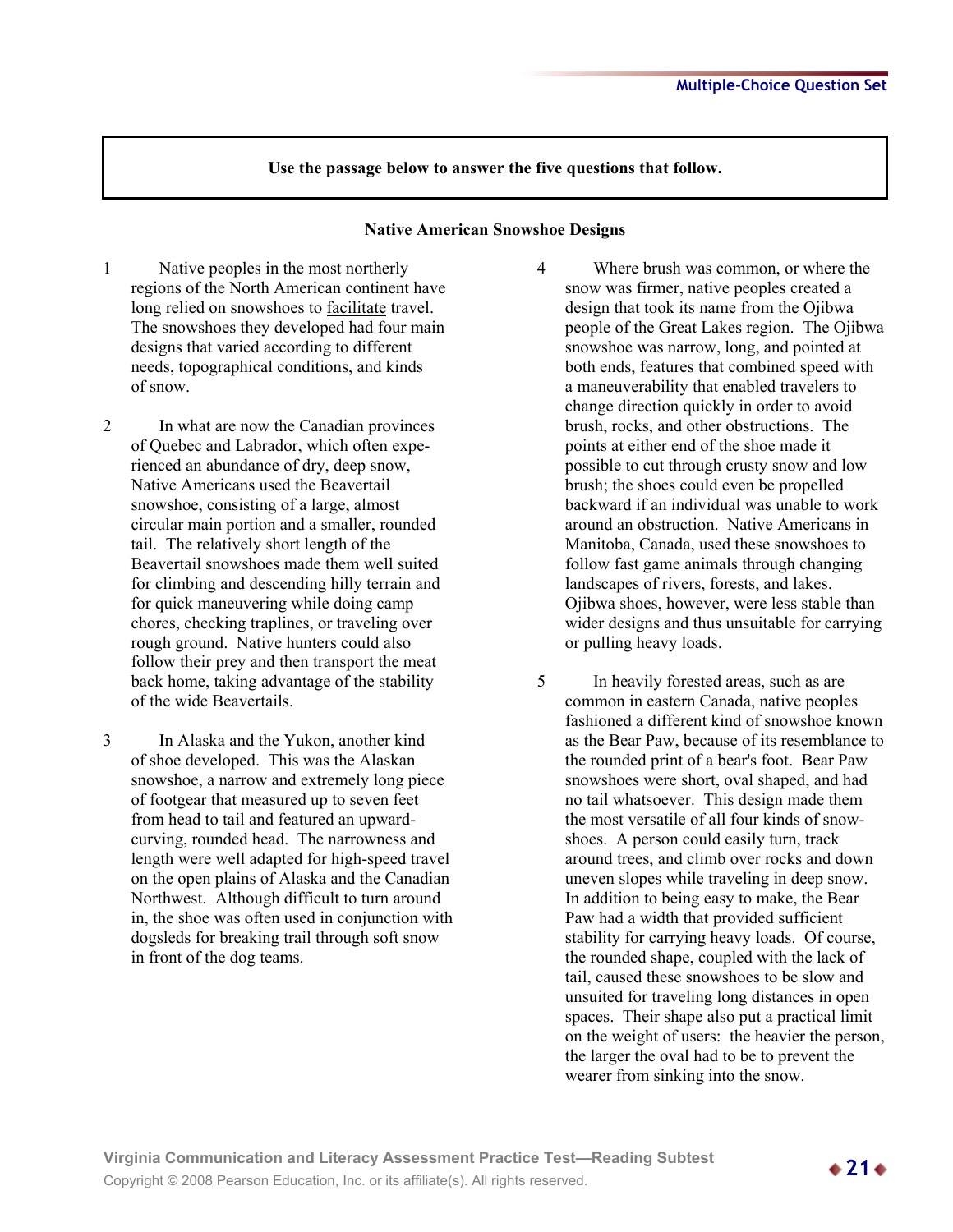- 6 The development of these different snowshoe designs demonstrated the creativity and versatility of native peoples in confronting the often forbidding environment of the regions in which they lived. Not surprisingly, the English and French who arrived in the 1600s quickly adopted the technology, and in the four centuries since their appearance, the
	- 31. Which of the following best defines the word facilitate as it is used in the first paragraph of the passage?
		- A. to expand
		- B. to make easier
		- C. to promote widely
		- D. to inspire
	- 32. Which of the following best describes the author's main purpose in the passage?
		- A. to compare major snowshoe designs created by native peoples in northern regions of North America
		- B. to analyze the influence of snowshoes on the development of native cultures in North America
		- C. to demonstrate why snowshoes continue to be used in the northerly regions of North America
		- D. to compare traditional Native American snowshoes with modern snowshoe designs

snowshoe design has continued to evolve. Yet even with the advantage of computer modeling and high-tech materials, today's snowshoe designs are based on the same principles that Native Americans employed centuries ago to survive in the deep snow of North American winters.

- 33. From the information in the passage, it is reasonable to conclude that:
	- A. snowshoes developed in one part of North America were unknown in other parts of North America.
	- B. the design of snowshoes was a source of competition among the Native Americans.
	- C. snowshoes designed for one purpose were generally less useful for other purposes.
	- D. snowshoes were unfamiliar to Europeans because they were a North American invention.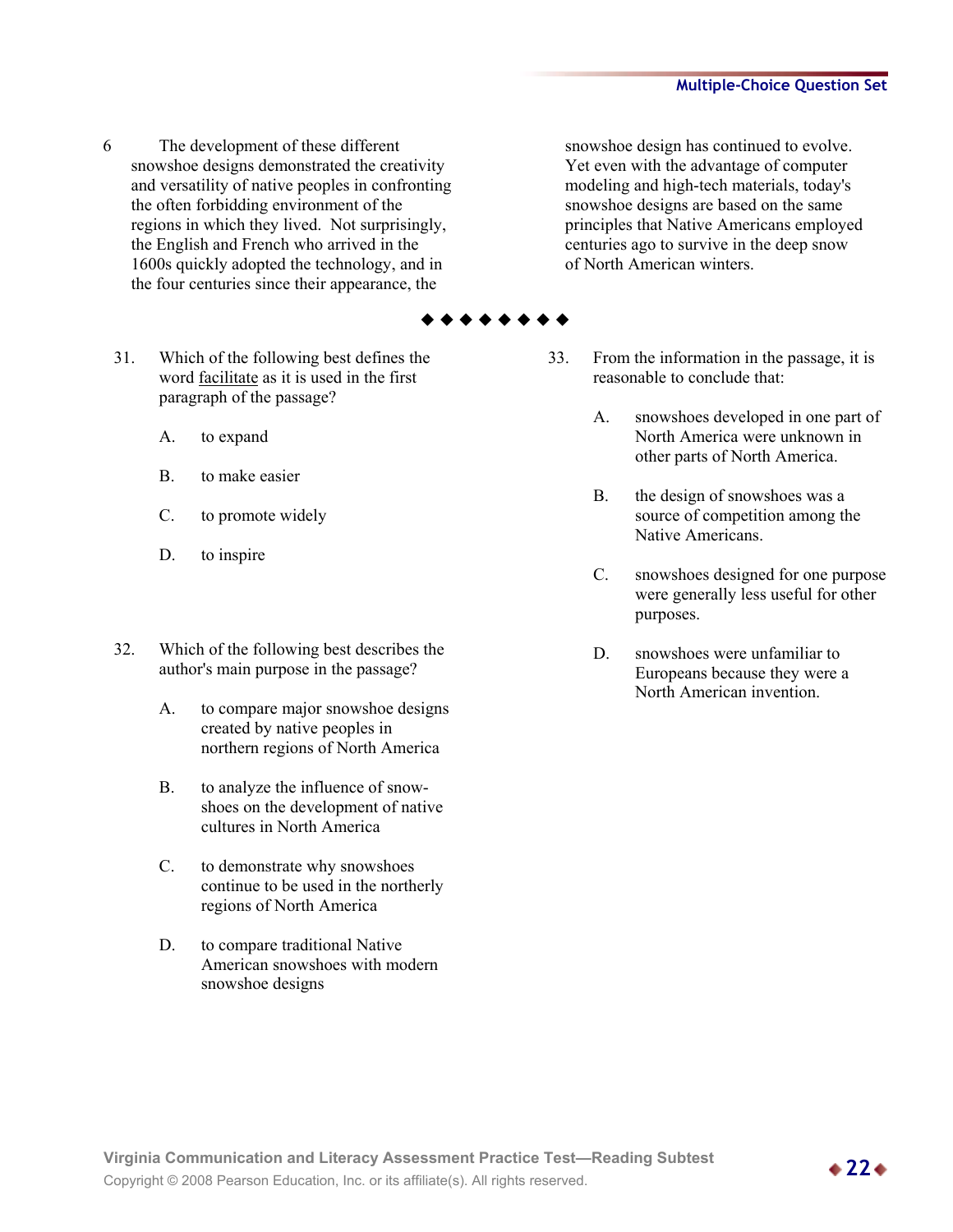- 34. Which of the following statements from the passage represents the author's opinion rather than a statement of fact?
	- A. The narrowness and length were well adapted for high-speed travel on the open plains of Alaska and the Canadian Northwest.
	- B. The Ojibwa snowshoe was narrow, long, and pointed at both ends, features that combined speed with a maneuverability that enabled travelers to change direction quickly in order to avoid brush, rocks, and other obstructions.
	- C. Ojibwa shoes, however, were less stable than wider designs and thus unsuitable for carrying or pulling heavy loads.
	- D. The development of these different snowshoe designs demonstrated the creativity and versatility of native peoples in confronting the often forbidding environment of the regions in which they lived.
- 35. Which of the following best represents the organization of the major topics addressed in the passage?
	- A. I. A comparison of Beavertail and Alaskan snowshoes
		- II. A comparison of Ojibwa and Bear Paw snowshoes
		- III. Reasons for the superiority of Bear Paw snowshoes
		- IV. Adoption of snowshoes by Europeans
	- B. I. Winter travel in the most northerly regions of North America
		- II. The influence of terrain and climate on snowshoe design
		- III. Designing snowshoes to hunt game and transport goods
		- IV. Recent developments in snowshoe design
	- C. I. Reliance of Native Americans on snowshoes
		- II. Major features and uses of Beavertail and Alaskan snowshoes
		- III. Major features and uses of Ojibwa and Bear Paw snowshoes
		- IV. Continuing enhancements to a basic design
	- D. I. Snowshoes in Alaska and the Yukon
		- II. Snowshoes in the Great Lakes region
		- III. Designing snowshoes for speed and stability
		- IV. The evolution of snowshoe design since 1600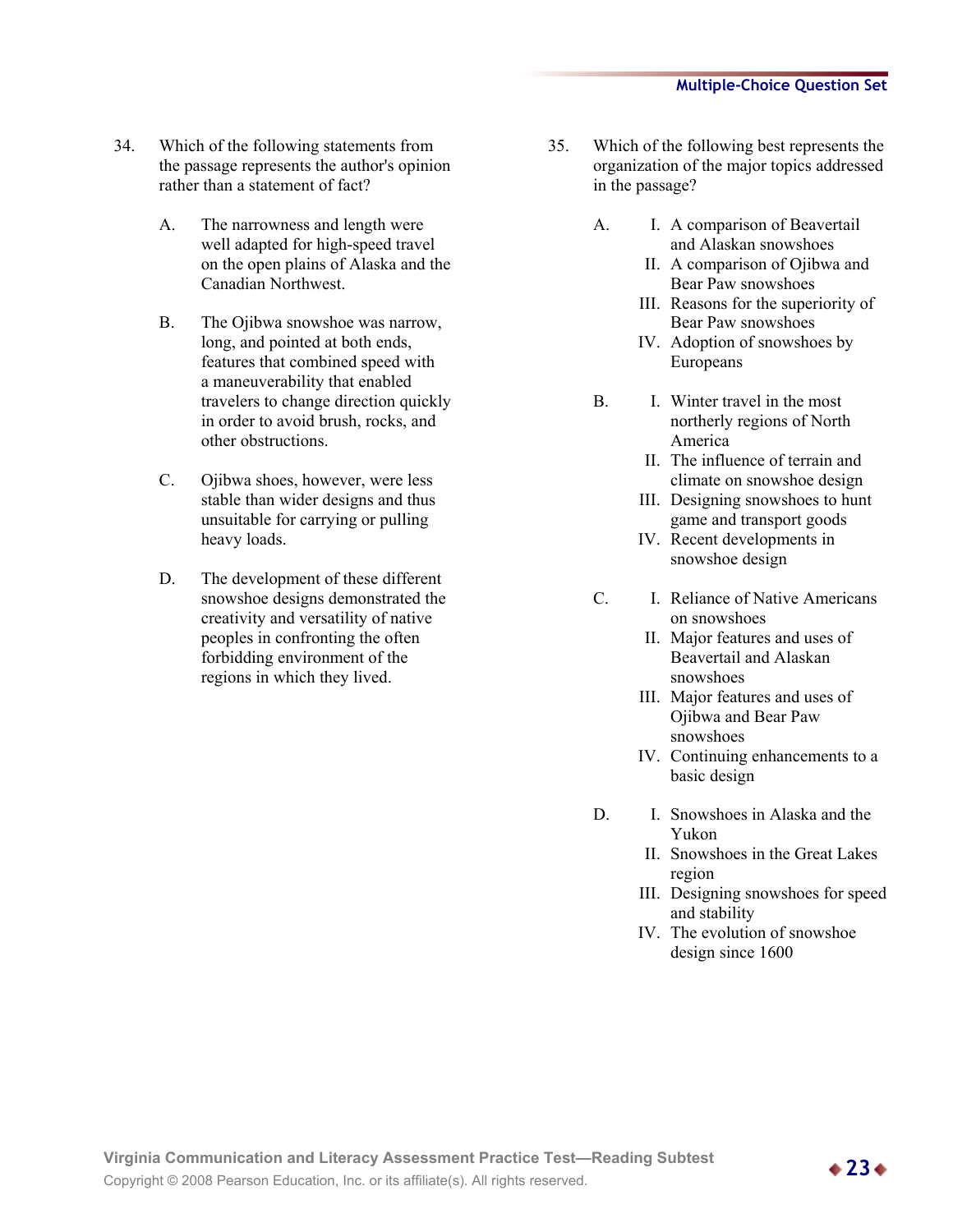#### **Volcanoes**

- 1 Volcanoes are formed when materials from deep inside the earth, such as molten rock, hot ash, and gases, escape through an opening in the earth's crust. Such openings are called volcanic vents. Some volcanoes have only a single vent; others may have a main vent along with numerous subsidiary vents. Geologists typically classify volcanoes into four types: cinder cones, shield volcanoes, lava domes, and composite volcanoes. Each type has a characteristic eruption pattern and a characteristic shape.
- 2 Cinder cones are the simplest kind of volcano. They are formed when pieces of molten rock saturated with gases explode from a widening volcanic vent. Cinders result when the particles harden and drop to the earth. The rain of cinders during an eruption eventually creates a very steep-sided cone of loose material. Rarely more than 1,000 feet in height and with broad craters at the top, cinder cones erupt only once and are often grouped around a larger volcano. One of the most well known and highest cinder cones is Paricutín in Mexico, which erupted in 1943 from a small vent that appeared in a farmer's cornfield. The fissure quickly expanded, spewing molten rock into the air. Over a period of nine years, the volcano grew continuously until it had reached 3,000 feet in height and had blanketed 100 square miles with ash.
- 3 By contrast, shield volcanoes are formed almost entirely from molten rock flows called lava. Their shape, as suggested by their name, resembles a broad, slightly domed warrior's shield. Repeated eruptions of lava over many thousands of years can create formations of huge size. For example, Mauna Loa in Hawaii rises almost 30,000 feet from its base on the seafloor to its summit. Many Pacific islands

originated from shield volcanoes, as did many mountains in California and Oregon. Shield eruptions typically spurt fountains of lava or ooze lava from central or peripheral vents in the mountain. The lava flows downslope, traveling up to ninety miles before hardening into a thin layer of rock. Because these lava flows generally move slowly, shield volcanoes are usually less dangerous than other volcanoes.

- 4 When the lava is too thick to flow any distance, lava domes are formed. The hardening lava piles up over the volcano's central vent, creating an irregular dome that gradually expands from lava continuing to well up from inside the earth. Meanwhile, the dome's exterior often cracks and sheds large fragments of stone. Lava domes are found singly and in groups, as independent volcanoes or as spin-off structures in the craters of composite volcanoes. Their initial eruption can be extremely violent, as was the case at Mount Pelée in Martinique, where an explosive eruption in 1902 killed all but two of the 28,000 inhabitants of the town of St. Pierre.
- 5 Composite volcanoes, which are formed by lava and by ejected volcanic materials, are probably the most familiar form of volcano. They can reach great heights and have wide, gently sloping bases culminating in steepsided, symmetrical summits. They also have an internal system of vents that bring molten rock to the surface from deep in the earth. Well-known volcanoes of this type include Mount Rainier in the state of Washington and Mount Fuji in Japan. Composite volcanoes may erupt violently and without warning, sending molten rock thousands of feet into the air and blanketing miles of adjacent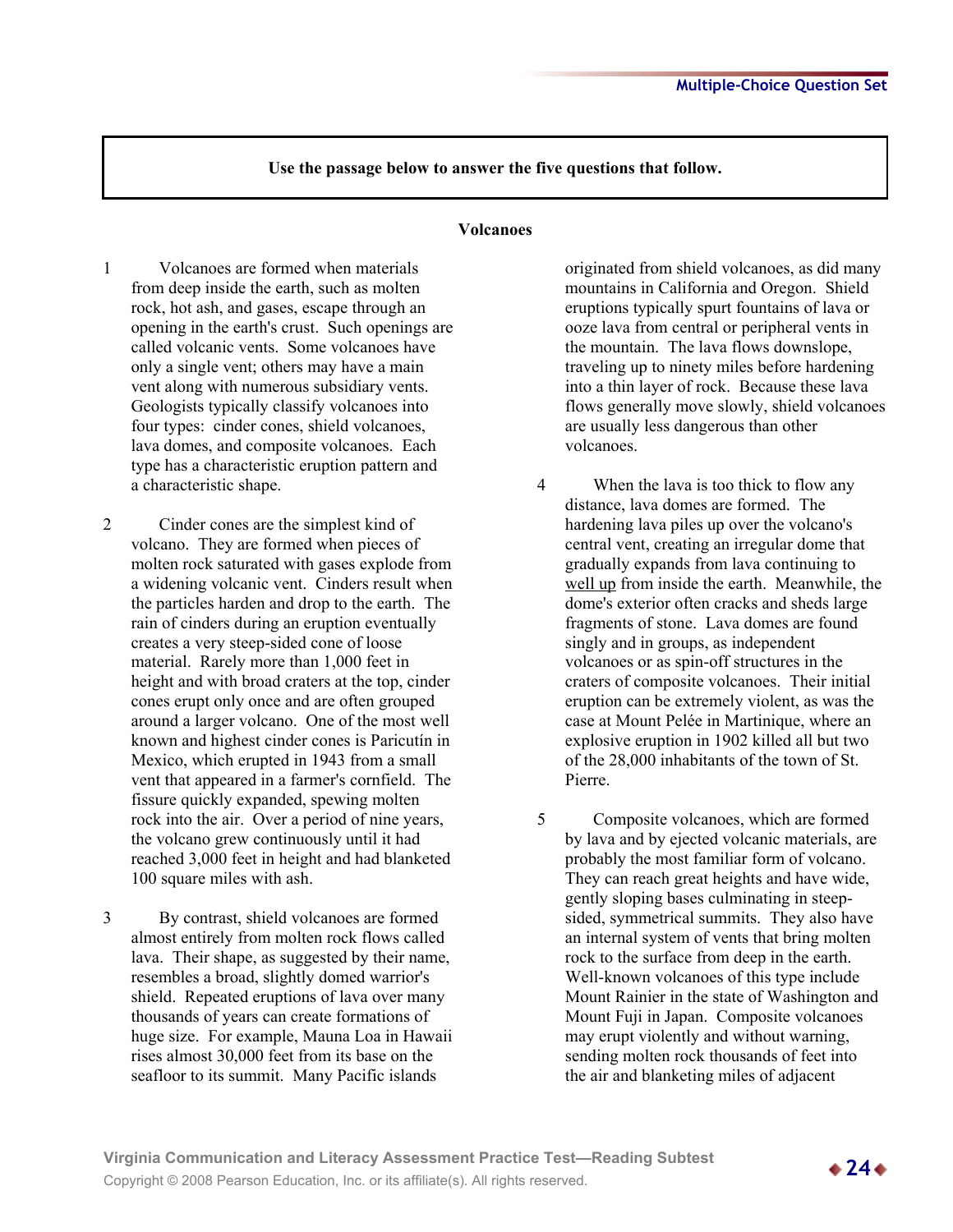countryside with burning ash. When the ash is mixed with superheated gases, the result is catastrophic: a glowing cloud rushes down the volcano and destroys everything in its path over distances up to sixty miles.

6 In sum, two basic processes are involved in volcano formation: the flow of lava and the violent ejection of volcanic materials. Shield

volcanoes and lava domes are primarily built from lava flows, while cinder cones result mainly from explosive episodes. Composite volcanoes represent a fusion of these two basic processes. The kind of volcano-building process in turn dictates the shape of each type of volcano, as well as the danger posed to the surrounding countryside and the people who live there.



- 36. Which of the following is best *synonym* for the phrase well up as it is used in the fourth paragraph of the passage?
	- A. rise
	- B. expand
	- C. explode
	- D. circulate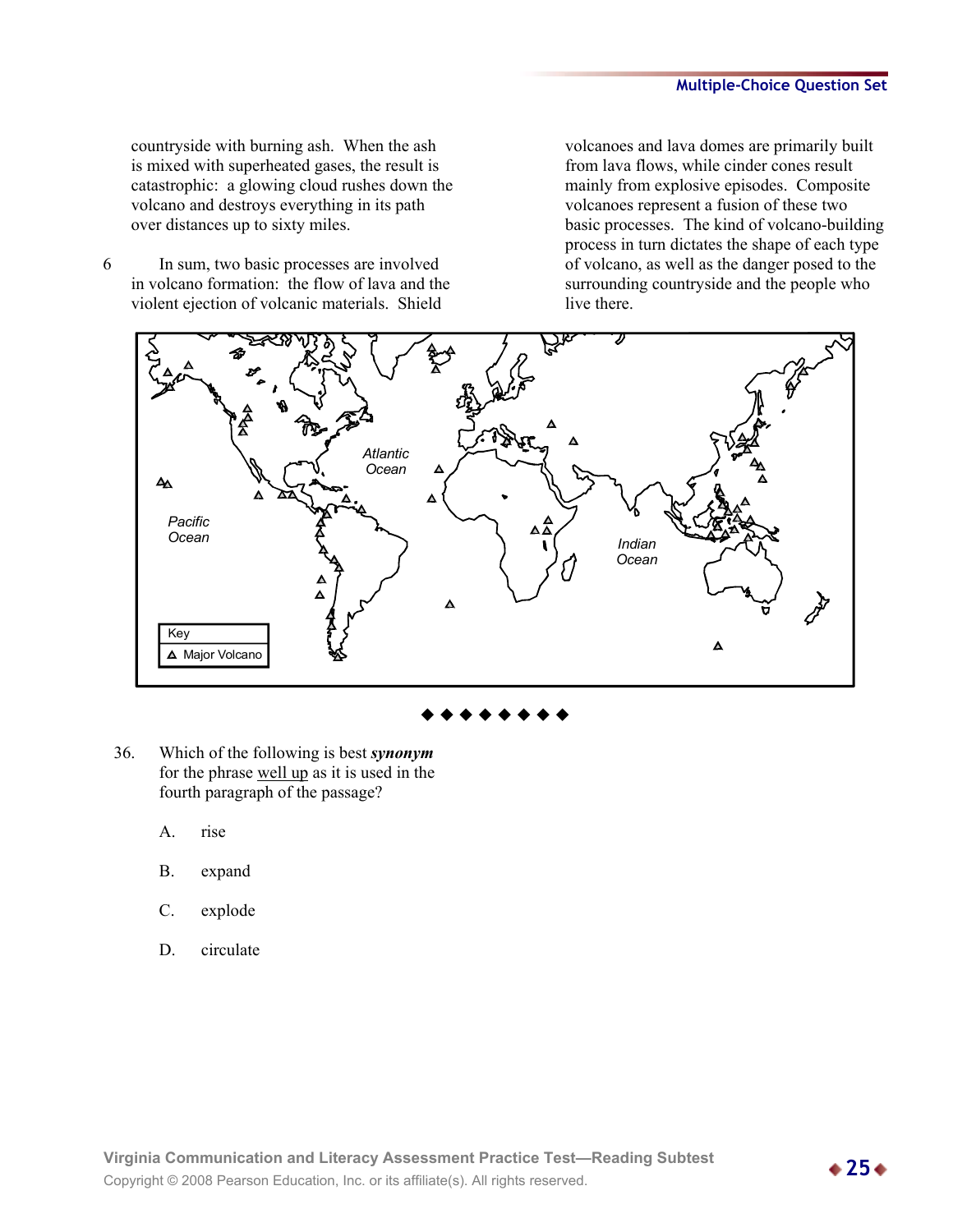- 37. According to the passage, which of the following most accurately lists the sequence of events during the eruption of a cinder cone volcano?
	- A. 1. formation of cinders
		- 2. expansion of the volcanic vent
		- 3. creation of a cinder cone
		- 4. spewing of molten rock into the air
	- B. 1. spewing of molten rock into the air
		- 2. formation of cinders
		- 3. creation of a cinder cone
		- 4. expansion of the volcanic vent
	- C. 1. formation of cinders
		- 2. spewing of molten rock into the air
		- 3. expansion of the volcanic vent
		- 4. creation of a cinder cone
	- D. 1. expansion of the volcanic vent
		- 2. spewing of molten rock into the air
		- 3. formation of cinders
		- 4. creation of a cinder cone
- 38. From the information presented in the passage, it is reasonable to conclude that people generally have the greatest amount of time to respond to eruptions involving which of the following types of volcanoes?
	- A. lava dome volcanoes
	- B. cinder cone volcanoes
	- C. shield volcanoes
	- D. composite volcanoes
- 39. Which of the following assumptions most influenced the author's argument in the passage?
	- A. Most natural disasters occur suddenly and with little warning.
	- B. Volcanoes cause much greater destruction than most people imagine.
	- C. No spectacle on Earth is as awesome as a volcanic eruption.
	- D. Many natural processes have consistent and identifiable patterns.
- 40. The information on the map best supports which of the following conclusions?
	- A. The coastal regions that surround the Pacific Ocean are among the most volcanically active on Earth.
	- B. There is no region of the world without volcanic activity.
	- C. Throughout the world, volcanoes of the same type are typically found together.
	- D. More volcanic eruptions occur in the sea than on the land.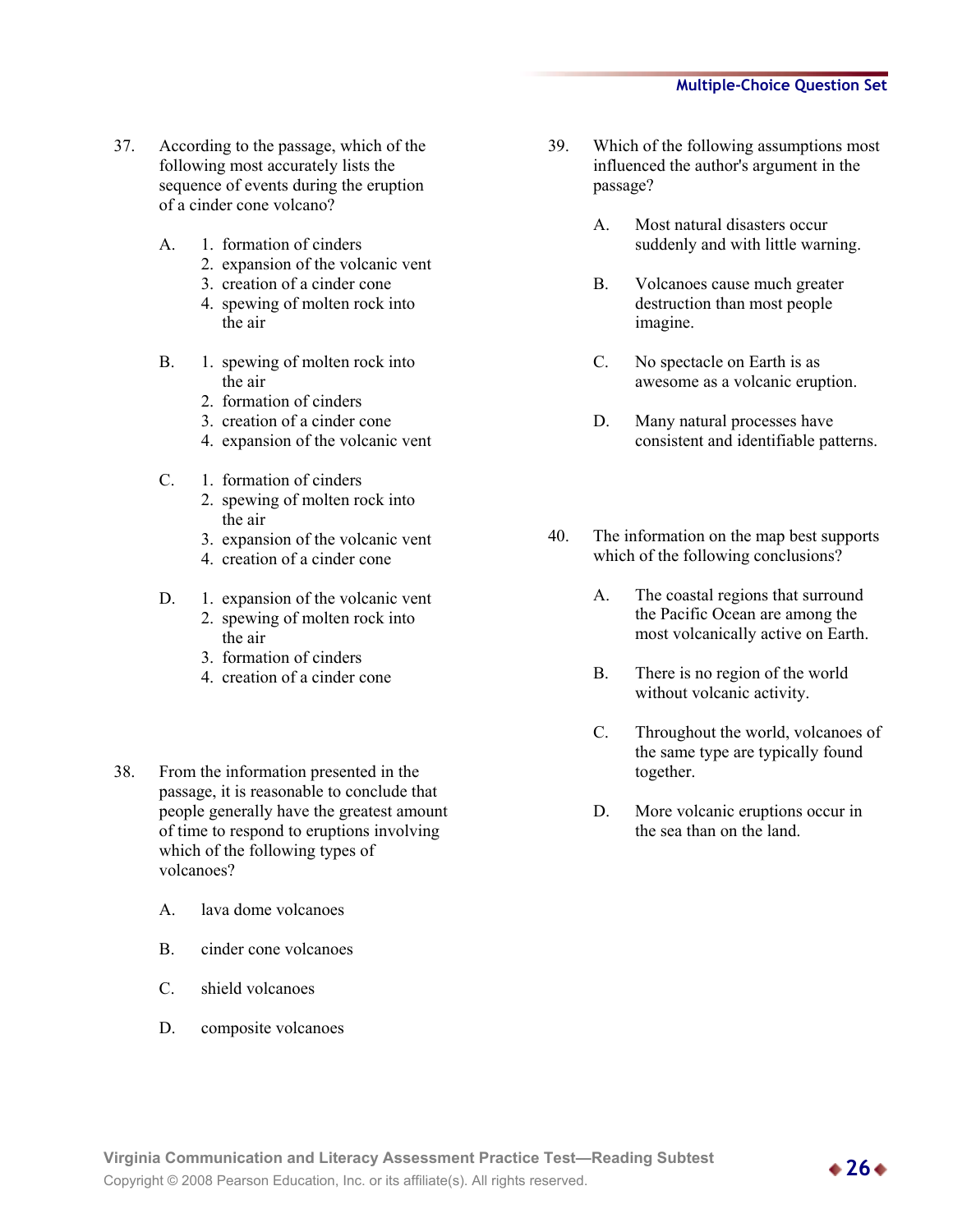

# **EVALUATING YOUR PERFORMANCE**

This section describes how to evaluate your performance on this practice test for the VCLA reading subtest. Your practice test results may provide helpful information regarding your preparedness in the content tested on the actual VCLA reading subtest.

In this section you will find:

- **A** an Answer Key providing the correct response for each multiple-choice question and a column for tracking your results
- a Results Worksheet organized by objective that will help you interpret your multiple-choice question results

Use the resources provided in this section and the VCLA test blueprint (available free of charge at **www.va.nesinc.com**) to help determine your preparedness for the actual VCLA reading subtest. Although your results on this practice test cannot be used to determine your score on the actual subtest, your results may help you gauge your readiness to test and help identify any areas for further study.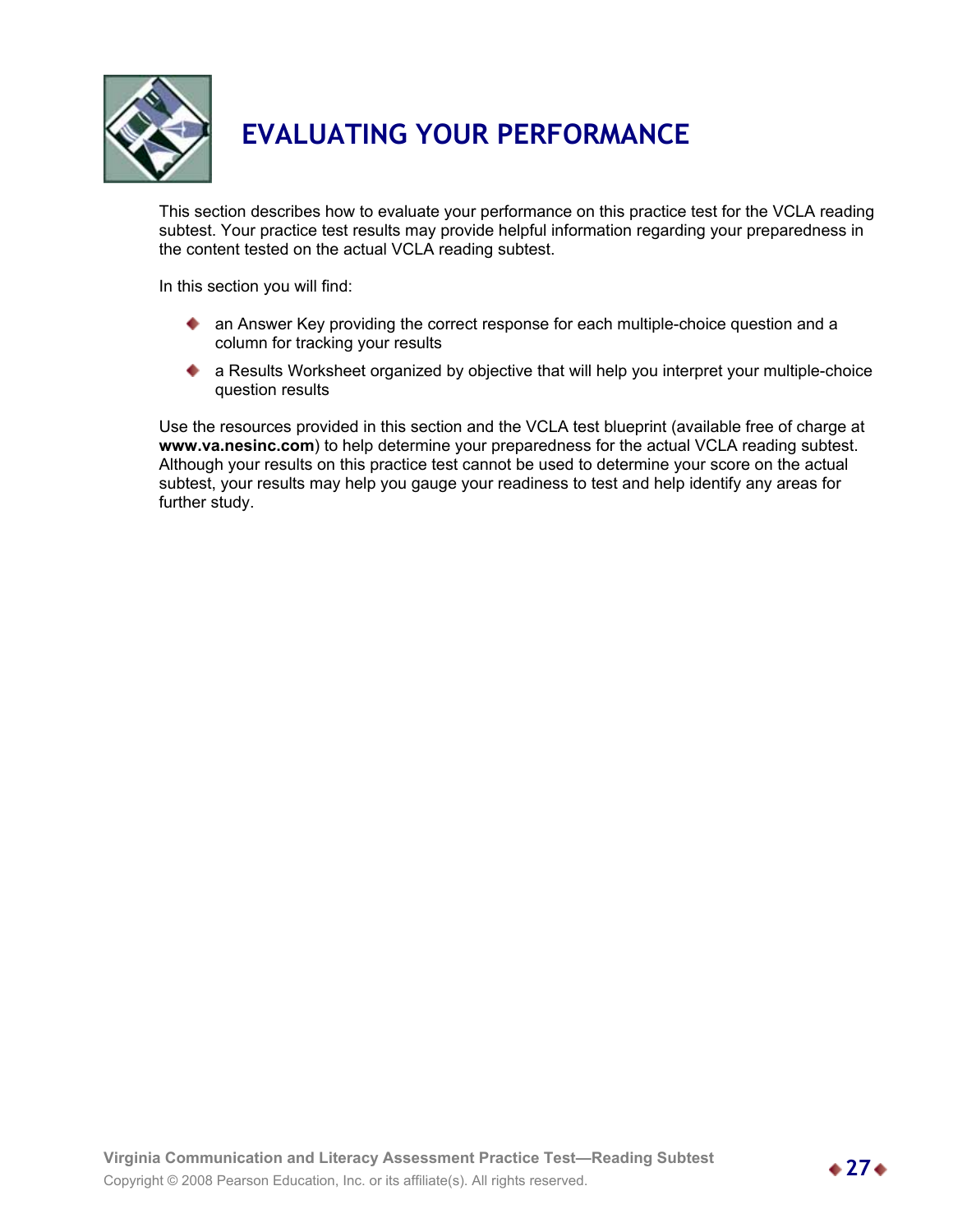## **Answer Key**

Determine which multiple-choice questions you answered correctly and incorrectly by comparing the answers you recorded on your Multiple-Choice Answer Sheet to the correct responses listed in the Answer Key below. Circle "Y" or "N" in the "Correct?" column to keep track of your results. For the questions you answered incorrectly, review these questions and their correct responses.

| <b>Question</b><br><b>Number</b> | <b>Correct</b><br><b>Response</b> | <b>Correct?</b> |              | <b>Question</b><br><b>Number</b> | <b>Correct</b><br><b>Response</b> |    | <b>Correct?</b> |
|----------------------------------|-----------------------------------|-----------------|--------------|----------------------------------|-----------------------------------|----|-----------------|
| $\mathbf 1$                      | B                                 | Υ               | N            | 21                               | D                                 | Y  | N               |
| $\mathbf{2}$                     | $\mathsf C$                       | Y               | $\mathsf{N}$ | 22                               | B                                 | Y  | N               |
| $\mathbf{3}$                     | D                                 | Y               | ${\sf N}$    | 23                               | D                                 | Y  | ${\sf N}$       |
| $\overline{\mathbf{4}}$          | D                                 | Y               | N            | 24                               | A                                 | Y  | $\mathsf{N}$    |
| 5                                | A                                 | Y               | N            | 25                               | $\mathsf C$                       | Y  | ${\sf N}$       |
| $6\phantom{a}$                   | $\mathsf C$                       | Y               | ${\sf N}$    | 26                               | A                                 | Y  | ${\sf N}$       |
| $\overline{7}$                   | $\sf B$                           | Y               | N            | 27                               | $\mathsf C$                       | Y  | ${\sf N}$       |
| 8                                | A                                 | Υ               | N            | 28                               | $\mathsf C$                       | Υ  | ${\sf N}$       |
| $\boldsymbol{9}$                 | D                                 | Υ               | N            | 29                               | B                                 | Y  | ${\sf N}$       |
| 10                               | $\sf B$                           | Υ               | N            | 30                               | D                                 | Y  | ${\sf N}$       |
| 11                               | D                                 | Υ               | N            | 31                               | $\sf B$                           | Y  | $\mathsf{N}$    |
| 12                               | D                                 | Υ               | ${\sf N}$    | 32                               | $\boldsymbol{\mathsf{A}}$         | Y  | ${\sf N}$       |
| 13                               | A                                 | Y               | $\mathsf{N}$ | 33                               | $\mathsf C$                       | Y  | ${\sf N}$       |
| 14                               | $\mathsf C$                       | Y               | N            | 34                               | D                                 | Y  | $\mathsf{N}$    |
| 15                               | B                                 | Υ               | N            | 35                               | $\mathsf C$                       | Y  | N               |
| 16                               | $\mathsf C$                       | Υ               | N            | 36                               | A                                 | Υ  | $\mathsf{N}$    |
| 17                               | B                                 | Y.              | N            | 37                               | D                                 | Y. | N               |
| 18                               | $\mathsf{A}$                      | Y               | ${\sf N}$    | 38                               | $\mathsf C$                       | Y  | ${\sf N}$       |
| 19                               | $\mathsf C$                       | Y               | ${\sf N}$    | 39                               | $\mathsf D$                       | Y  | ${\sf N}$       |
| 20                               | $\mathsf D$                       | Y               | ${\sf N}$    | 40                               | $\mathsf A$                       | Y  | ${\sf N}$       |